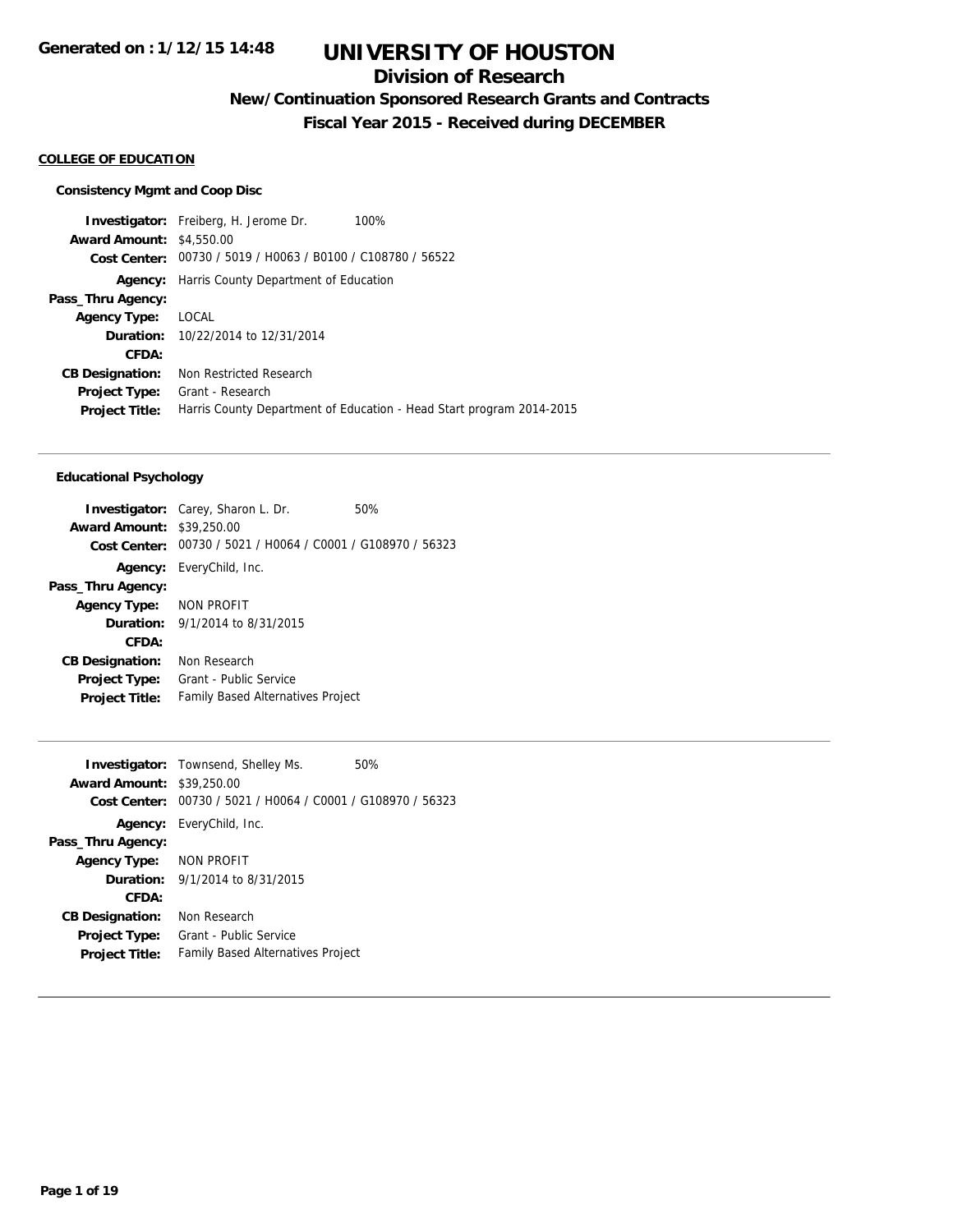### **Division of Research**

## **New/Continuation Sponsored Research Grants and Contracts**

**Fiscal Year 2015 - Received during DECEMBER**

#### **COLLEGE OF LIBERAL ARTS AND SOCIAL SCIENCES**

### **Blaffer Gallery**

**Investigator:** Schmuckli, Claudia Ms. 100% **Award Amount:** \$14,000.00 **Cost Center:** 00730 / 5016 / H0097 / C0001 / C108315 / 56530 **Agency:** Texas Commission on the Arts **Pass\_Thru Agency: Agency Type:** STATE **Duration:** 9/1/2014 to 8/31/2015 **CFDA: CB Designation:** Non Research **Project Type:** Grant - Public Service **Project Title:** Arts Create Yr 2

#### **Health and Human Performance**

|                                  | <b>Investigator:</b> Layne, Charles S. Dr.                  | 100%                                                                                       |
|----------------------------------|-------------------------------------------------------------|--------------------------------------------------------------------------------------------|
|                                  |                                                             |                                                                                            |
| <b>Award Amount: \$20,000.00</b> |                                                             |                                                                                            |
|                                  | Cost Center: 00730 / 5013 / H0065 / B0001 / G105384 / 52168 |                                                                                            |
|                                  |                                                             | <b>Agency:</b> NASA - National Aeronautics and Space Administration - Johnson Space Center |
| Pass_Thru Agency:                |                                                             |                                                                                            |
| <b>Agency Type:</b>              | FEDERAL                                                     |                                                                                            |
|                                  | <b>Duration:</b> 7/31/2012 to 7/30/2015                     |                                                                                            |
| CFDA:                            | 43.003                                                      | Basic Research, Educational Outreach, or Training in the area of Exploration               |
| <b>CB Designation:</b>           | <b>Restricted Research</b>                                  |                                                                                            |
| <b>Project Type:</b>             | Grant - Research                                            |                                                                                            |
| <b>Project Title:</b>            | University of Houston SLS Graduate Research Stipend (ST-II) |                                                                                            |
|                                  |                                                             |                                                                                            |

### **Psychology**

| <b>Investigator:</b> Lu, Qian Dr. | 100%                                                                                                                       |
|-----------------------------------|----------------------------------------------------------------------------------------------------------------------------|
| <b>Award Amount: \$1,000.00</b>   |                                                                                                                            |
|                                   | Cost Center: 00730 / 5021 / H0125 / B0100 / C109407 / 56544                                                                |
|                                   | <b>Agency:</b> American Psychological Association                                                                          |
| Pass_Thru Agency:                 |                                                                                                                            |
| <b>Agency Type:</b>               | NON PROFIT                                                                                                                 |
|                                   | <b>Duration:</b> 12/1/2014 to 11/30/2015                                                                                   |
| CFDA:                             |                                                                                                                            |
| <b>CB Designation:</b>            | Non Restricted Research                                                                                                    |
| <b>Project Type:</b>              | Grant - Research                                                                                                           |
| <b>Project Title:</b>             | Adjustment to Caregiving among Chinese Husbands of Women with Breast Cancer: Application of the Stress and<br>Coping Model |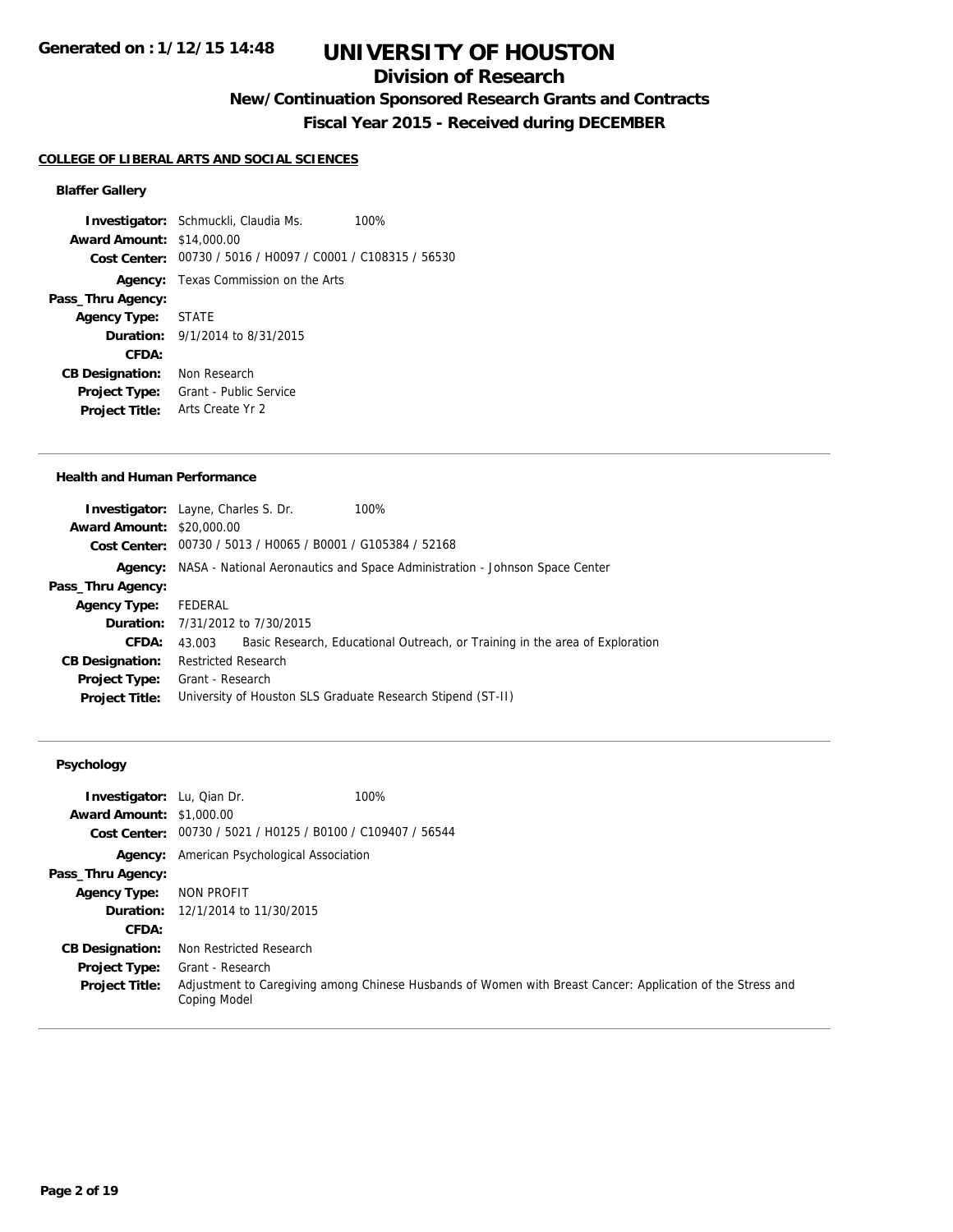### **Division of Research**

## **New/Continuation Sponsored Research Grants and Contracts**

**Fiscal Year 2015 - Received during DECEMBER**

### **COLLEGE OF LIBERAL ARTS AND SOCIAL SCIENCES**

## **Psychology**

|                                  | 100%<br><b>Investigator:</b> Leasure, J. Leigh Dr.                                                      |
|----------------------------------|---------------------------------------------------------------------------------------------------------|
| <b>Award Amount: \$23,286.00</b> |                                                                                                         |
|                                  | Cost Center: 00730 / 5016 / H0125 / B0001 / G105390 / 56339                                             |
|                                  | <b>Agency:</b> Baylor College of Medicine                                                               |
|                                  | <b>Pass_Thru Agency:</b> Cancer Prevention and Research Institute of Texas                              |
| <b>Agency Type:</b>              | STATE                                                                                                   |
|                                  | <b>Duration:</b> $3/1/2014$ to $5/31/2015$                                                              |
| CFDA:                            |                                                                                                         |
| <b>CB Designation:</b>           | <b>Restricted Research</b>                                                                              |
| <b>Project Type:</b>             | Grant - Research                                                                                        |
| <b>Project Title:</b>            | Blocking TNFRI Increases Tumor Radiosensitivity and Ameliorates Radiation-Induced Cognitive Impairments |

| 100%<br><b>Investigator:</b> Zvolensky, Michael Dr.                                   |
|---------------------------------------------------------------------------------------|
| <b>Award Amount: \$1,000.00</b>                                                       |
| Cost Center: 00730 / 5021 / H0125 / B0100 / C109356 / 56529                           |
| <b>Agency:</b> American Psychological Association                                     |
|                                                                                       |
| NON PROFIT                                                                            |
| <b>Duration:</b> 12/1/2014 to 11/30/2015                                              |
|                                                                                       |
| <b>Restricted Research</b>                                                            |
| Grant - Research                                                                      |
| Anxiety Sensitivity and Smoking Topography: A Multi-Method Experimental Investigation |
|                                                                                       |

### **COLLEGE OF NATURAL SCIENCES AND MATHEMATICS**

#### **Biology/Biochemistry**

| <b>Investigator:</b> Schwartz, Robert Dr.<br><b>Award Amount: \$45,000.00</b> |                                                    | Cost Center: 00730 / 5013 / H0104 / B0001 / G109264 / 56446 | 100% |
|-------------------------------------------------------------------------------|----------------------------------------------------|-------------------------------------------------------------|------|
| Agency:                                                                       |                                                    | Sanford-Burnham Institute of Medical Research               |      |
| Pass_Thru Agency:                                                             |                                                    | National Institutes of Health                               |      |
| <b>Agency Type:</b>                                                           | FEDERAL                                            |                                                             |      |
| <b>Duration:</b>                                                              |                                                    | 8/30/2014 to 3/31/2015                                      |      |
| CFDA:                                                                         | 93.837                                             | Heart and Vascular Diseases Research                        |      |
| <b>CB Designation:</b>                                                        | <b>Restricted Research</b>                         |                                                             |      |
| <b>Project Type:</b>                                                          | Grant - Research                                   |                                                             |      |
| <b>Project Title:</b>                                                         | microRNAs and integrative control of cardiopoiesis |                                                             |      |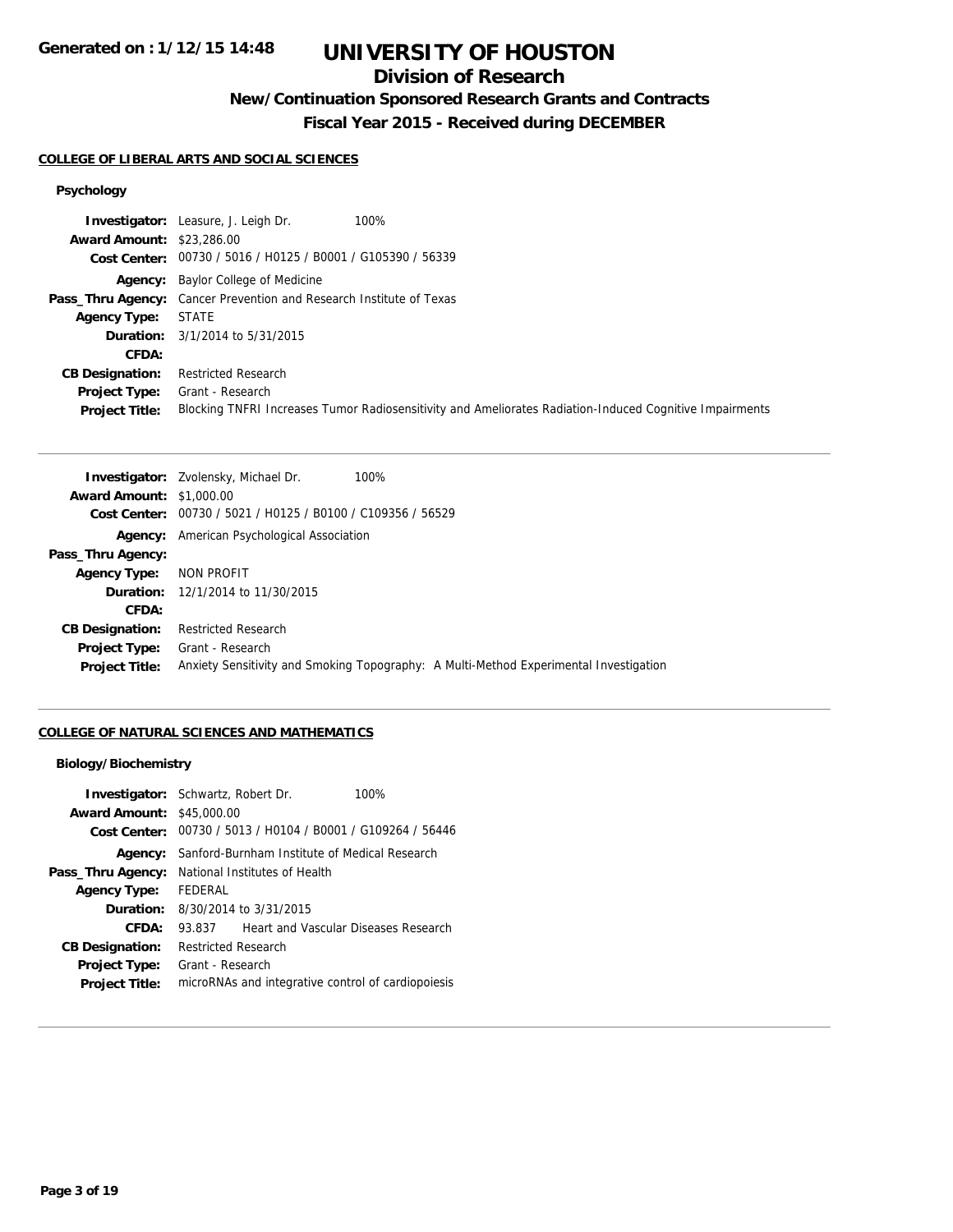## **Division of Research**

## **New/Continuation Sponsored Research Grants and Contracts**

**Fiscal Year 2015 - Received during DECEMBER**

#### **COLLEGE OF NATURAL SCIENCES AND MATHEMATICS**

**Duration:** 11/15/2014 to 10/31/2017

**Project Title:** Stable But Conflicted Interfaces

**CB Designation:** Restricted Research **Project Type:** Grant - Research

**CFDA:** 47.049 Mathematical and Physical Sciences

### **Chemistry**

| <b>Award Amount: \$42,608.50</b>  | Investigator: Moeller, Angela Dr.<br>Cost Center: 00730 / 5013 / H0107 / B0001 / G104098 / 50130 | 50%                                                                                                        |
|-----------------------------------|--------------------------------------------------------------------------------------------------|------------------------------------------------------------------------------------------------------------|
| Agency:<br>Pass_Thru Agency:      | National Science Foundation                                                                      |                                                                                                            |
| <b>Agency Type:</b>               | <b>FEDERAL</b>                                                                                   |                                                                                                            |
| Duration:                         | 1/15/2012 to 12/31/2016                                                                          |                                                                                                            |
| CFDA:                             | Mathematical and Physical Sciences<br>47.049                                                     |                                                                                                            |
| <b>CB Designation:</b>            | <b>Restricted Research</b>                                                                       |                                                                                                            |
| <b>Project Type:</b>              | Grant - Research                                                                                 |                                                                                                            |
| <b>Project Title:</b>             | Orbital Degrees of Freedom                                                                       | CAREER: Low-Dimensional Spin Systems: Interplay of Chemical Pressure on Triangular Lattices with Spin- and |
|                                   | Investigator: Lubchenko, Vassiliy Dr.                                                            | 50%                                                                                                        |
| <b>Award Amount: \$94,999.50</b>  |                                                                                                  |                                                                                                            |
| <b>Cost Center:</b>               | 00730 / 5013 / H0107 / B0001 / G105354 / 52177                                                   |                                                                                                            |
| Agency:                           | National Science Foundation                                                                      |                                                                                                            |
| Pass_Thru Agency:                 |                                                                                                  |                                                                                                            |
| <b>Agency Type:</b>               | <b>FEDERAL</b>                                                                                   |                                                                                                            |
| Duration:                         | 12/1/2012 to 11/30/2015                                                                          |                                                                                                            |
| <b>CFDA:</b>                      | <b>Biological Sciences</b><br>47.074                                                             |                                                                                                            |
| <b>CB Designation:</b>            | <b>Restricted Research</b>                                                                       |                                                                                                            |
| <b>Project Type:</b>              | Grant - Research                                                                                 |                                                                                                            |
| <b>Project Title:</b>             | Kinetically stabilized mesoscopic aggregates of proteins                                         |                                                                                                            |
|                                   | Investigator: Lee, T. Randall Dr.                                                                | 60%                                                                                                        |
| <b>Award Amount: \$252,000.00</b> |                                                                                                  |                                                                                                            |
|                                   | Cost Center: 00730 / 5013 / H0107 / B0001 / G107706 / 56507                                      |                                                                                                            |
| Agency:                           | National Science Foundation                                                                      |                                                                                                            |
| Pass_Thru Agency:                 |                                                                                                  |                                                                                                            |
| <b>Agency Type:</b>               | <b>FEDERAL</b>                                                                                   |                                                                                                            |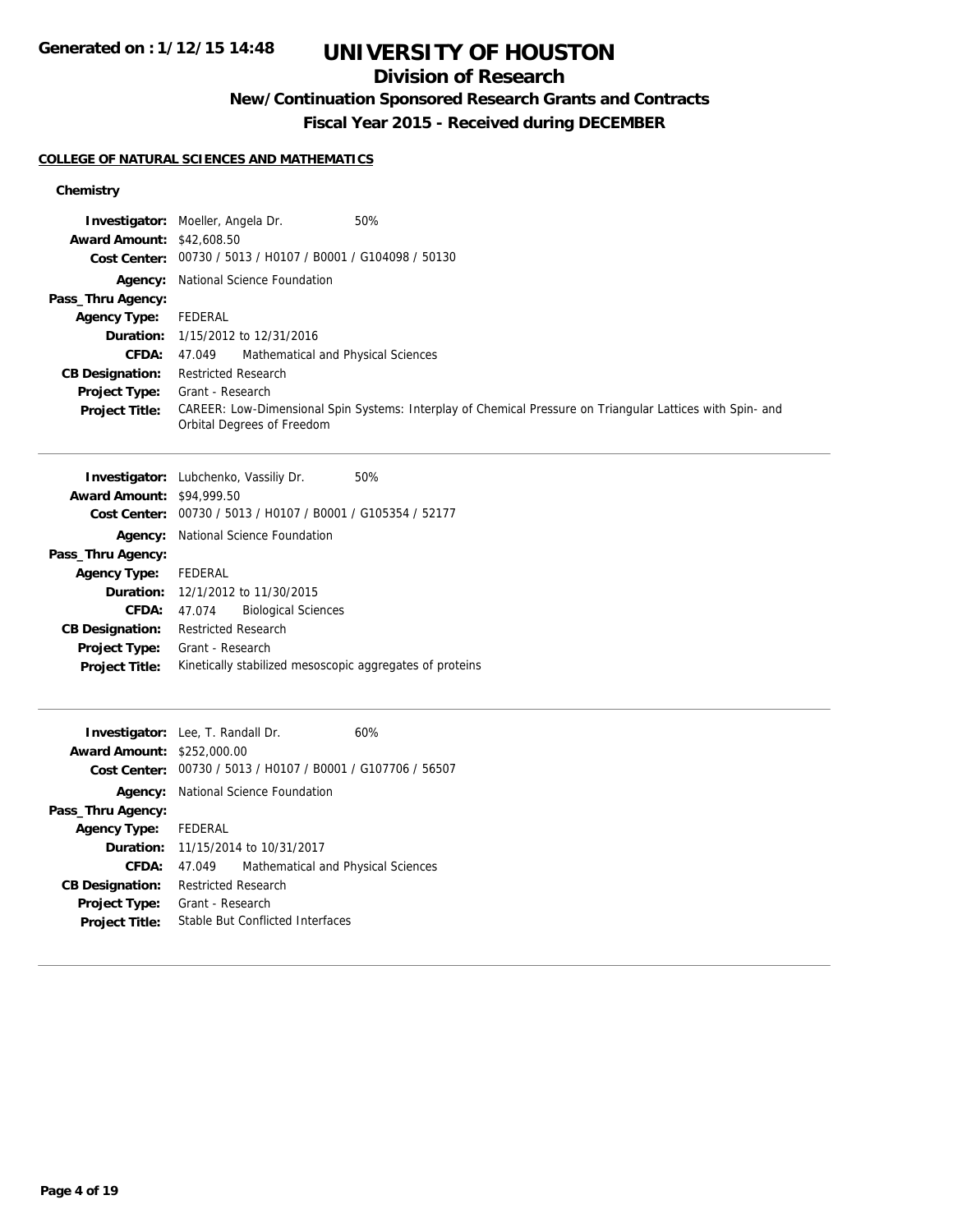### **Division of Research**

## **New/Continuation Sponsored Research Grants and Contracts**

**Fiscal Year 2015 - Received during DECEMBER**

#### **COLLEGE OF NATURAL SCIENCES AND MATHEMATICS**

#### **Computer Science**

**Investigator:** Chapman, Barbara M. Dr. 50% **Award Amount:** \$70,000.00 **Cost Center:** 00730 / 5021 / H0246 / B0001 / G106248 / 53943 **Agency:** UT-Battelle, LLC **Pass\_Thru Agency: Agency Type:** NON PROFIT **Duration:** 11/1/2012 to 12/31/2014 **CFDA: CB Designation:** Restricted Research **Project Type:** Contract - Research **Project Title:** OpenSHMEM Support

|                                  | <b>Investigator:</b> Pandurangan, Gopal Mr.<br>100%  |
|----------------------------------|------------------------------------------------------|
| <b>Award Amount: \$13,000.00</b> |                                                      |
| Cost Center:                     | 00730 / 5021 / H0108 / B0001 / C109143 / 56427       |
| Agency:                          | United States - Israel Binational Science Foundation |
| Pass_Thru Agency:                |                                                      |
| Agency Type: FOUNDATION          |                                                      |
|                                  | <b>Duration:</b> $9/1/2014$ to $12/31/2014$          |
| CFDA:                            |                                                      |
| <b>CB Designation:</b>           | Restricted Research                                  |
| <b>Project Type:</b>             | Grant - Research                                     |
| <b>Project Title:</b>            | Distributed Approximation Algorithms                 |
|                                  |                                                      |

#### **Earth & Atmospheric Sciences**

| <b>Award Amount: \$80,000.00</b> | <b>Investigator:</b> Han, De-Hua Dr.<br>Cost Center: 00730 / 5022 / H0109 / B0001 / C106965 / 53599 | 100% |
|----------------------------------|-----------------------------------------------------------------------------------------------------|------|
|                                  | <b>Agency:</b> Various Private Profit Agencies                                                      |      |
| Pass_Thru Agency:                |                                                                                                     |      |
| <b>Agency Type:</b>              | PROFIT                                                                                              |      |
|                                  | <b>Duration:</b> 5/30/2013 to 12/31/2020                                                            |      |
| CFDA:                            |                                                                                                     |      |
| <b>CB Designation:</b>           | <b>Restricted Research</b>                                                                          |      |
| <b>Project Type:</b>             | Contract - Research                                                                                 |      |
| <b>Project Title:</b>            | Fluid & Rock Properties and Seismic Hydrocarbon Indicators                                          |      |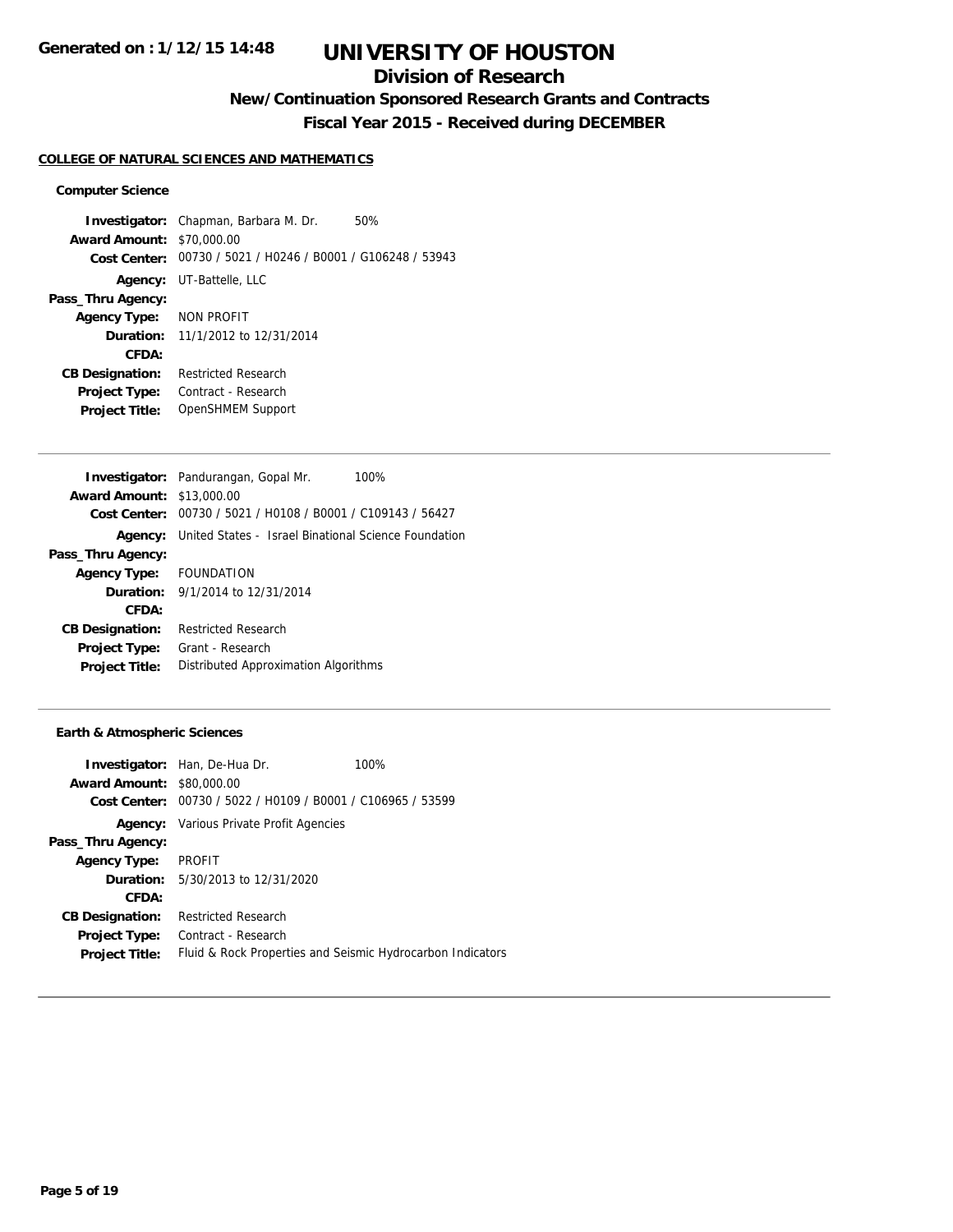### **Division of Research**

## **New/Continuation Sponsored Research Grants and Contracts**

**Fiscal Year 2015 - Received during DECEMBER**

### **COLLEGE OF NATURAL SCIENCES AND MATHEMATICS**

### **Mathematics**

|                                  | 100%<br><b>Investigator:</b> Kuznetsov, Yuri Dr.                                                                          |
|----------------------------------|---------------------------------------------------------------------------------------------------------------------------|
| <b>Award Amount: \$60,000.00</b> |                                                                                                                           |
|                                  | Cost Center: 00730 / 5043 / H0110 / B0001 / G108993 / 56362                                                               |
|                                  | <b>Agency:</b> Los Alamos National Laboratories                                                                           |
| Pass_Thru Agency:                |                                                                                                                           |
| <b>Agency Type:</b>              | FEDERAL                                                                                                                   |
|                                  | <b>Duration:</b> 9/30/2014 to 9/30/2015                                                                                   |
| <b>CFDA:</b>                     | Department of Energy<br>81.000                                                                                            |
| <b>CB Designation:</b>           | <b>Restricted Research</b>                                                                                                |
| <b>Project Type:</b>             | Contract - Research                                                                                                       |
| <b>Project Title:</b>            | Develop and Investigate Coarsening and Homogenzation Algorithms for Mimetic Discretizations of the Diffusion<br>Equations |

#### **Physics**

| <b>Award Amount: \$34,887,00</b> | <b>Investigator:</b> Gunaratne, Gemunu H. Dr.<br>100%                                                                                                               |
|----------------------------------|---------------------------------------------------------------------------------------------------------------------------------------------------------------------|
|                                  | Cost Center: 00730 / 5043 / H0112 / B0001 / G106942 / 53260                                                                                                         |
|                                  | <b>Agency:</b> Spectral Energies, LLC                                                                                                                               |
|                                  | <b>Pass_Thru Agency:</b> U.S. Air Force Office of Scientific Research                                                                                               |
| <b>Agency Type:</b>              | FEDERAL                                                                                                                                                             |
|                                  | <b>Duration:</b> $5/3/2013$ to $5/4/2015$                                                                                                                           |
| <b>CFDA:</b>                     | 12.800 Air Force Defense Research Sciences Program                                                                                                                  |
| <b>CB Designation:</b>           | <b>Restricted Research</b>                                                                                                                                          |
| <b>Project Type:</b>             | Contract - Research                                                                                                                                                 |
| <b>Project Title:</b>            | High-Bandwidth Laser-Based Measurements and Modeling for Thermo-acoustic Instabilities in High-Pressure<br>Combustors for Aerospace Fuels and Emerging Alternatives |

| <b>Award Amount: \$240,500.00</b> | <b>Investigator:</b> Bellwied, Rene Dr.<br>Cost Center: 00730 / 5013 / H0112 / B0001 / G107154 / 54314 | 50%                                                                               |
|-----------------------------------|--------------------------------------------------------------------------------------------------------|-----------------------------------------------------------------------------------|
|                                   | <b>Agency:</b> U.S. Department of Energy                                                               |                                                                                   |
| Pass_Thru Agency:                 |                                                                                                        |                                                                                   |
| <b>Agency Type:</b>               | FEDERAL                                                                                                |                                                                                   |
|                                   | <b>Duration:</b> 11/15/2013 to 11/14/2015                                                              |                                                                                   |
| <b>CFDA:</b>                      | 81.049                                                                                                 | Office of Energy Research Financial Assistance Program                            |
| <b>CB Designation:</b>            | <b>Restricted Research</b>                                                                             |                                                                                   |
| Project Type:                     | Grant - Research                                                                                       |                                                                                   |
| <b>Project Title:</b>             |                                                                                                        | Selected Problems in Relativistic Heavy Ion Physics in ALICE at the LHC - Renewal |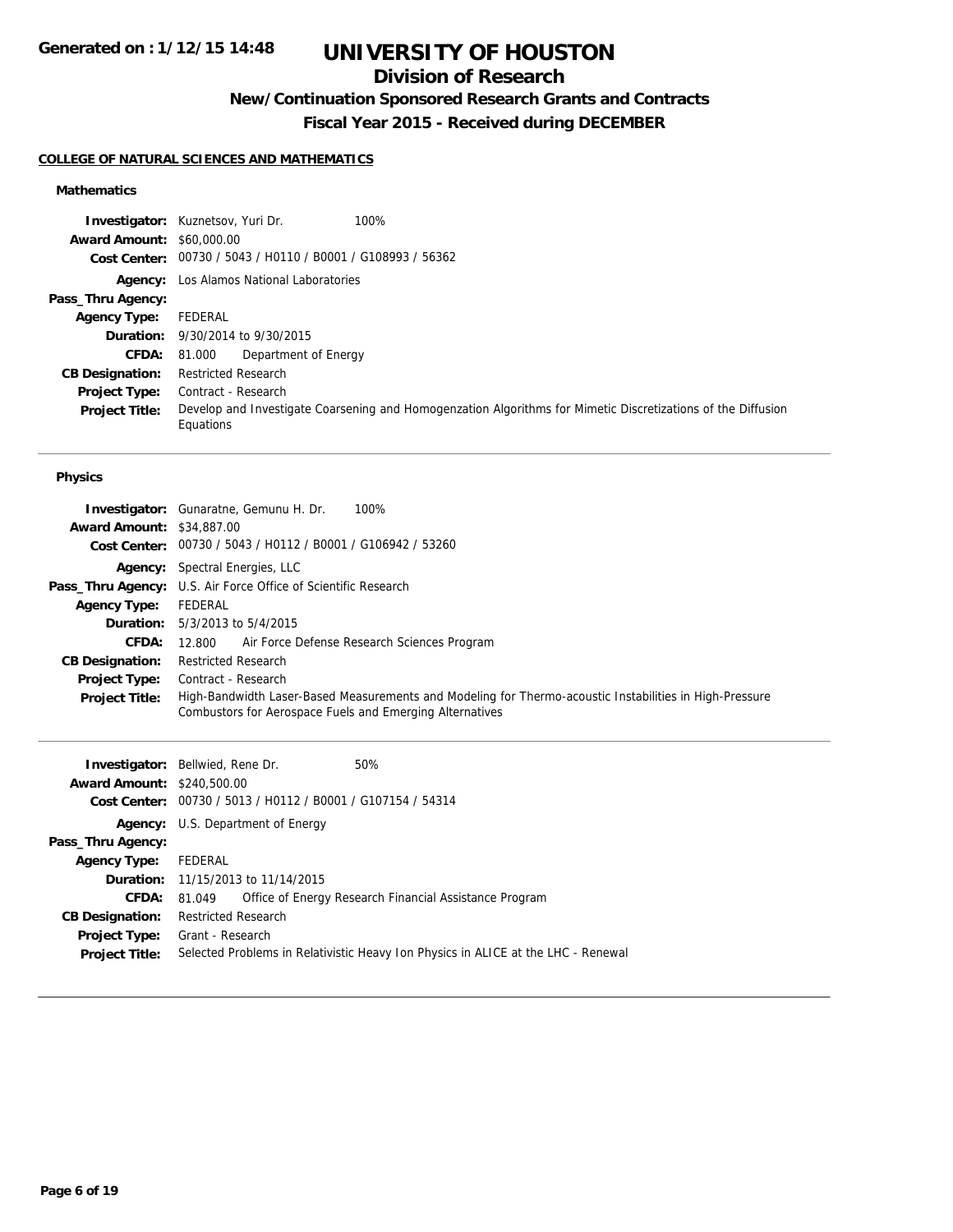### **Division of Research**

## **New/Continuation Sponsored Research Grants and Contracts**

**Fiscal Year 2015 - Received during DECEMBER**

### **COLLEGE OF NATURAL SCIENCES AND MATHEMATICS**

#### **Physics**

| <b>Award Amount: \$120,250.00</b><br>Cost Center: 00730 / 5013 / H0112 / B0001 / G107154 / 54314<br><b>Agency:</b> U.S. Department of Energy<br>Pass_Thru Agency:<br>FEDERAL<br><b>Agency Type:</b><br><b>Duration:</b> 11/15/2013 to 11/14/2015<br>Office of Energy Research Financial Assistance Program<br><b>CFDA:</b><br>81.049<br><b>Restricted Research</b><br><b>CB Designation:</b><br>Grant - Research<br><b>Project Type:</b><br>Selected Problems in Relativistic Heavy Ion Physics in ALICE at the LHC - Renewal<br><b>Project Title:</b> | <b>Investigator:</b> Pinsky, Lawrence S. Dr. | 25% |
|--------------------------------------------------------------------------------------------------------------------------------------------------------------------------------------------------------------------------------------------------------------------------------------------------------------------------------------------------------------------------------------------------------------------------------------------------------------------------------------------------------------------------------------------------------|----------------------------------------------|-----|
|                                                                                                                                                                                                                                                                                                                                                                                                                                                                                                                                                        |                                              |     |
|                                                                                                                                                                                                                                                                                                                                                                                                                                                                                                                                                        |                                              |     |
|                                                                                                                                                                                                                                                                                                                                                                                                                                                                                                                                                        |                                              |     |
|                                                                                                                                                                                                                                                                                                                                                                                                                                                                                                                                                        |                                              |     |
|                                                                                                                                                                                                                                                                                                                                                                                                                                                                                                                                                        |                                              |     |
|                                                                                                                                                                                                                                                                                                                                                                                                                                                                                                                                                        |                                              |     |
|                                                                                                                                                                                                                                                                                                                                                                                                                                                                                                                                                        |                                              |     |
|                                                                                                                                                                                                                                                                                                                                                                                                                                                                                                                                                        |                                              |     |
|                                                                                                                                                                                                                                                                                                                                                                                                                                                                                                                                                        |                                              |     |
|                                                                                                                                                                                                                                                                                                                                                                                                                                                                                                                                                        |                                              |     |

|                                  | 100%<br><b>Investigator:</b> Pinsky, Lawrence S. Dr.                                                        |
|----------------------------------|-------------------------------------------------------------------------------------------------------------|
| <b>Award Amount: \$31,750.00</b> |                                                                                                             |
|                                  | Cost Center: 00730 / 5013 / H0112 / B0001 / G108589 / 56485                                                 |
|                                  | <b>Agency:</b> Planetary Science Institute                                                                  |
|                                  | <b>Pass_Thru Agency:</b> NASA - National Aeronautics and Space Administration - Goddard Space Flight Center |
| <b>Agency Type:</b>              | FEDERAL                                                                                                     |
|                                  | <b>Duration:</b> 9/19/2014 to 9/18/2016                                                                     |
| <b>CFDA:</b>                     | 43.009 Cross Agency Support                                                                                 |
| <b>CB Designation:</b>           | <b>Restricted Research</b>                                                                                  |
| <b>Project Type:</b>             | Grant - Research                                                                                            |
| <b>Project Title:</b>            | Deep Mapping of Small Solar System Bodies with Galactic Cosmic Ray Secondary Particle Showers - Phase II    |

| <b>Award Amount: \$49,700.00</b> | <b>Investigator:</b> Weglein, Arthur Dr.                    | 100% |
|----------------------------------|-------------------------------------------------------------|------|
|                                  | Cost Center: 00730 / 5022 / H0112 / B0001 / C106694 / 52863 |      |
|                                  | <b>Agency:</b> Various Private Profit Agencies              |      |
| Pass_Thru Agency:                |                                                             |      |
| <b>Agency Type:</b>              | PROFIT                                                      |      |
|                                  | <b>Duration:</b> $1/1/2013$ to $12/31/2015$                 |      |
| CFDA:                            |                                                             |      |
| <b>CB Designation:</b>           | <b>Restricted Research</b>                                  |      |
| <b>Project Type:</b>             | Contract - Research                                         |      |
| <b>Project Title:</b>            | Mission-Oriented Seismic Research Program                   |      |
|                                  |                                                             |      |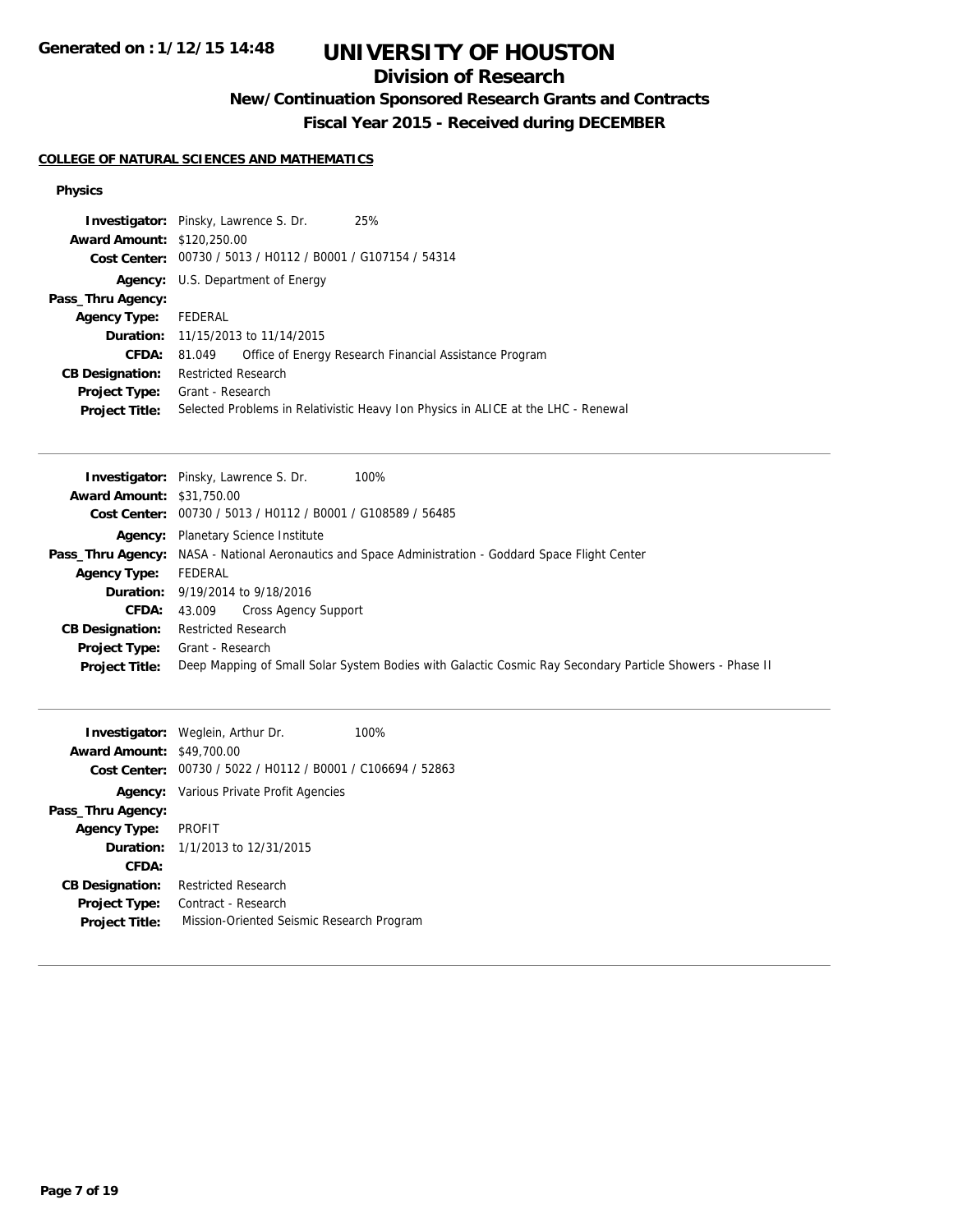## **Division of Research**

## **New/Continuation Sponsored Research Grants and Contracts**

**Fiscal Year 2015 - Received during DECEMBER**

### **COLLEGE OF NATURAL SCIENCES AND MATHEMATICS**

#### **Physics**

|                                   | 50%<br><b>Investigator:</b> Pinsky, Lawrence S. Dr.                                                          |
|-----------------------------------|--------------------------------------------------------------------------------------------------------------|
| <b>Award Amount: \$242,783.00</b> |                                                                                                              |
|                                   | Cost Center: 00730 / 5043 / H0112 / B0001 / G104670 / 50110                                                  |
|                                   | <b>Agency:</b> Wyle Science Technology and Engineering Group                                                 |
|                                   | <b>Pass_Thru Agency:</b> NASA - National Aeronautics and Space Administration - Marshall Space Flight Center |
| <b>Agency Type:</b>               | FEDERAL                                                                                                      |
|                                   | <b>Duration:</b> 11/28/2011 to 4/30/2015                                                                     |
| <b>CFDA:</b>                      | 43.000 National Aeronautics and Space Administration                                                         |
| <b>CB Designation:</b>            | <b>Restricted Research</b>                                                                                   |
| <b>Project Type:</b>              | Contract - Research                                                                                          |
| <b>Project Title:</b>             | Medipix 3 Collaboration and support for on orbit technology development and demonstration                    |

| 100%<br><b>Investigator:</b> Pinsky, Lawrence S. Dr.                                                        |
|-------------------------------------------------------------------------------------------------------------|
| <b>Award Amount: \$36,744.00</b>                                                                            |
| Cost Center: 00730 / 5013 / H0112 / B0001 / G109378 / 56484                                                 |
| <b>Agency:</b> Planetary Science Institute                                                                  |
| <b>Pass_Thru Agency:</b> NASA - National Aeronautics and Space Administration - Goddard Space Flight Center |
| FEDERAL                                                                                                     |
| <b>Duration:</b> 9/19/2014 to 9/18/2016                                                                     |
| 43.009 Cross Agency Support<br>CFDA:                                                                        |
| <b>Restricted Research</b>                                                                                  |
| Grant - Research                                                                                            |
| Deep Mapping of Small Solar System Bodies with Galactic Cosmic Ray Secondary Particle Showers - Phase II    |
|                                                                                                             |

|                                  | 100%<br><b>Investigator:</b> Gunaratne, Gemunu H. Dr.                         |
|----------------------------------|-------------------------------------------------------------------------------|
| <b>Award Amount: \$88,664.00</b> |                                                                               |
|                                  | Cost Center: 00730 / 5043 / H0112 / B0001 / G106940 / 54078                   |
|                                  | <b>Agency:</b> Spectral Energies, LLC                                         |
|                                  | <b>Pass_Thru Agency:</b> U.S. Air Force Office of Scientific Research         |
| <b>Agency Type:</b>              | FEDERAL                                                                       |
|                                  | Duration: 9/9/2013 to 9/7/2015                                                |
| CFDA:                            | 12.800 Air Force Defense Research Sciences Program                            |
| <b>CB Designation:</b>           | <b>Restricted Research</b>                                                    |
|                                  | <b>Project Type:</b> Contract - Research                                      |
| <b>Project Title:</b>            | SBIR: Spatiotemporal Dynamical System Analysis Tools for Very Large Data Sets |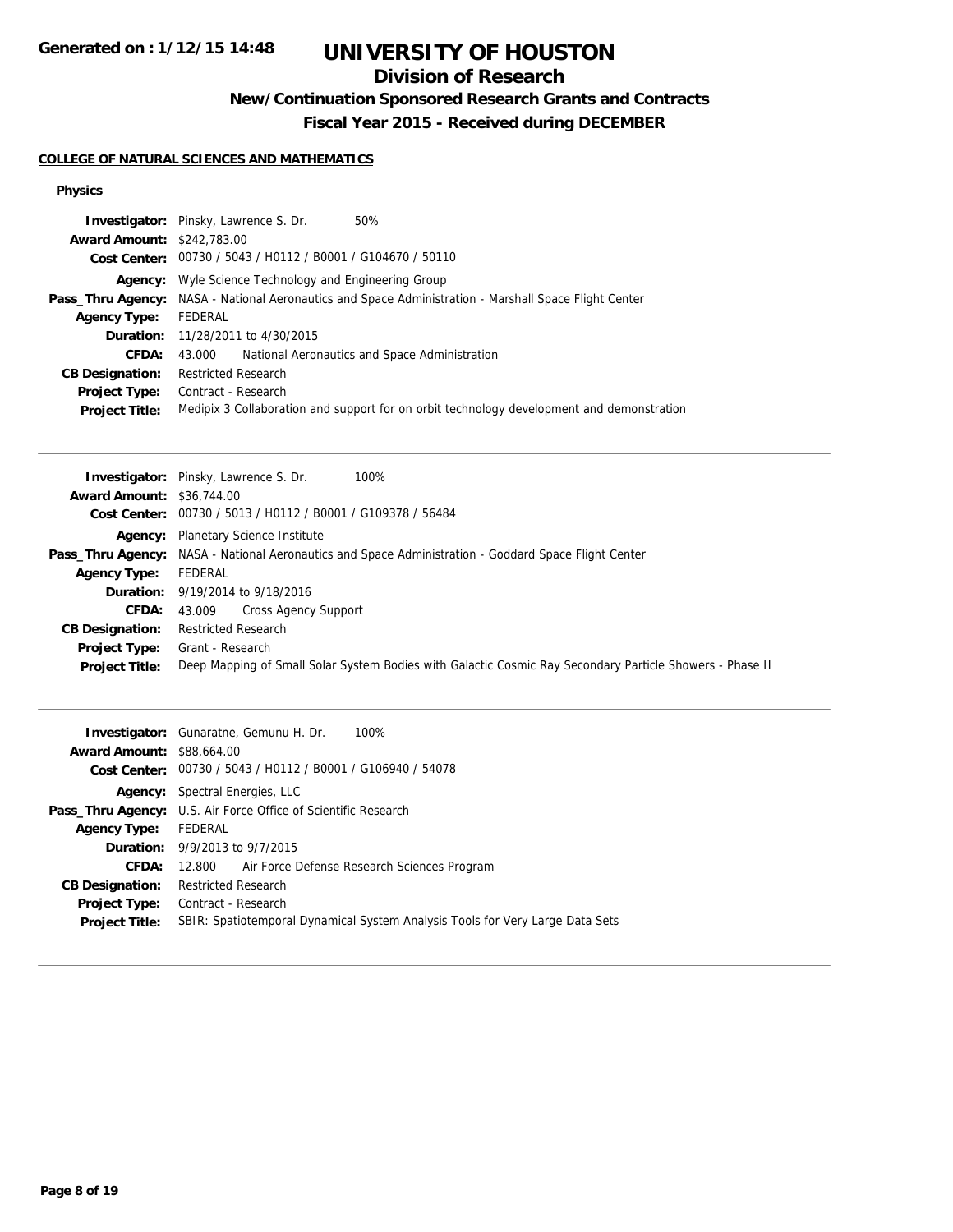## **Division of Research**

## **New/Continuation Sponsored Research Grants and Contracts**

**Fiscal Year 2015 - Received during DECEMBER**

#### **COLLEGE OF OPTOMETRY**

#### **Optometry Vision Sciences**

**Investigator:** Nichols, Jason Dr. 100% **Award Amount:** \$1,505.00 **Cost Center:** 00730 / 5022 / H0114 / B0001 / C107773 / 54541 **Agency:** Alcon Research Limited **Pass\_Thru Agency: Agency Type:** PROFIT **Duration:** 1/1/2014 to 12/31/2014 **CFDA: CB Designation:** Restricted Research **Project Type:** Grant - Research **Project Title:** A01337: Effectiveness of a Marketed One-Step Peroxide Lens Care Solution in Symptomatic Contact Lens Wearers

#### **COLLEGE OF TECHNOLOGY**

#### **Engineering Technology**

|                                  | <b>Investigator:</b> Zouridakis, George Dr.     | 100%                                                        |
|----------------------------------|-------------------------------------------------|-------------------------------------------------------------|
| <b>Award Amount: \$60,911,00</b> |                                                 |                                                             |
|                                  |                                                 | Cost Center: 00730 / 5013 / H0139 / B0001 / G109171 / 56374 |
| Agency:                          | Huntington Medical Research Institutes (HMRI)   |                                                             |
| Pass_Thru Agency:                | U.S. Army Medical Research Acquisition Activity |                                                             |
| <b>Agency Type:</b>              | FEDERAL                                         |                                                             |
|                                  | <b>Duration:</b> 6/1/2014 to 5/31/2015          |                                                             |
| CFDA:                            | 12.420                                          | Military Medical Research and Development                   |
| <b>CB Designation:</b>           | <b>Restricted Research</b>                      |                                                             |
| <b>Project Type:</b>             | Grant - Research                                |                                                             |
| <b>Project Title:</b>            |                                                 | Neural Connectivity Networks in Mild Traumatic Brain Injury |

| <b>Investigator:</b> Gurkan, Deniz Dr.<br><b>Award Amount: \$135,628,00</b> |                                             |                                            | 100%                                                        |
|-----------------------------------------------------------------------------|---------------------------------------------|--------------------------------------------|-------------------------------------------------------------|
|                                                                             |                                             |                                            | Cost Center: 00730 / 5013 / H0139 / B0001 / G108600 / 55769 |
|                                                                             |                                             | <b>Agency:</b> National Science Foundation |                                                             |
| Pass_Thru Agency:                                                           |                                             |                                            |                                                             |
| <b>Agency Type:</b>                                                         | FEDERAL                                     |                                            |                                                             |
|                                                                             | <b>Duration:</b> $10/1/2014$ to $9/30/2015$ |                                            |                                                             |
| <b>CFDA:</b>                                                                | 47.070                                      |                                            | Computer and Information Science and Engineering (CISE)     |
| <b>CB Designation:</b>                                                      | <b>Restricted Research</b>                  |                                            |                                                             |
| <b>Project Type:</b><br><b>Project Title:</b>                               | Grant - Research                            |                                            | <b>EAGER: Programmable Network Function Instantiation</b>   |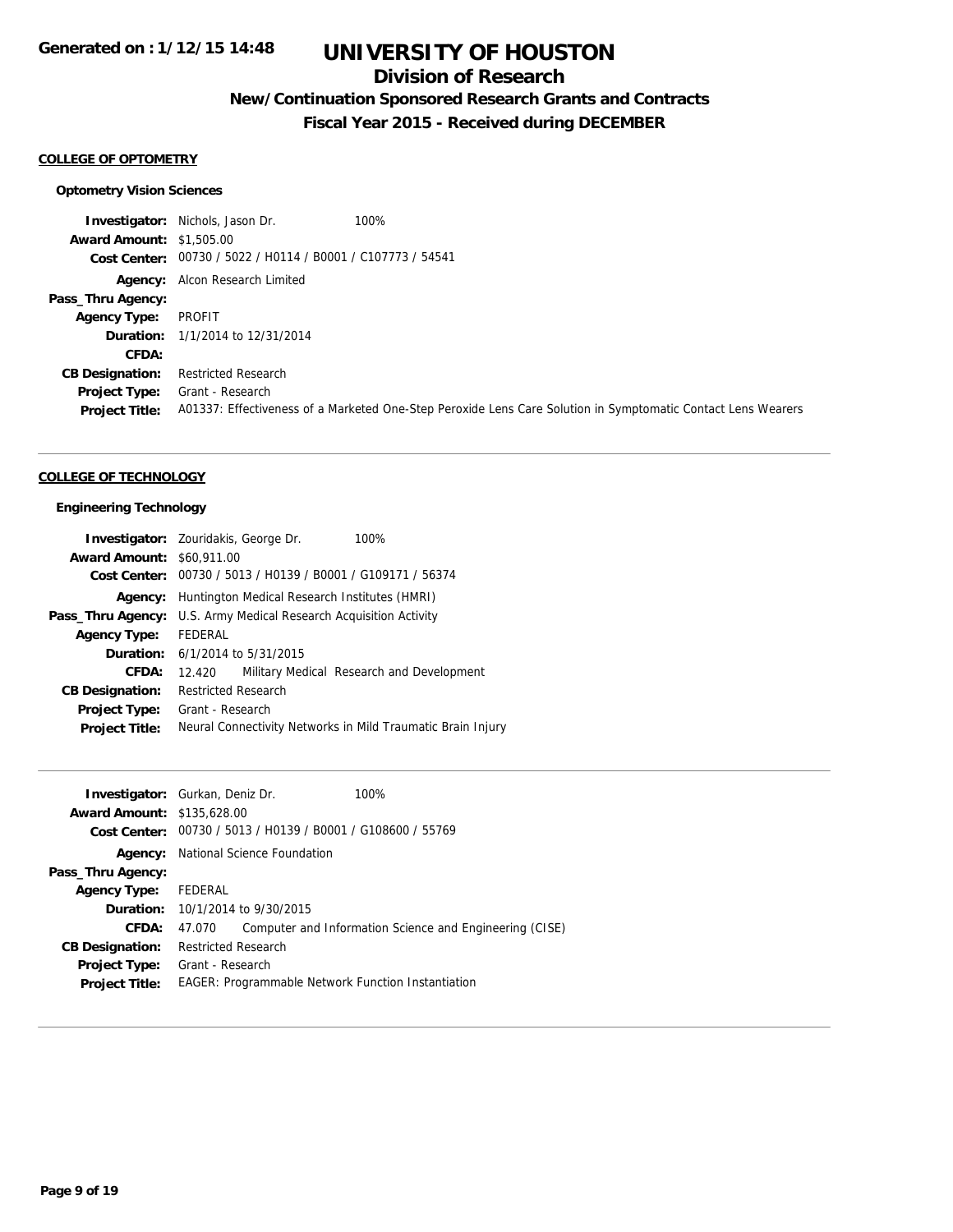### **Division of Research**

**New/Continuation Sponsored Research Grants and Contracts**

**Fiscal Year 2015 - Received during DECEMBER**

#### **COLLEGE OF TECHNOLOGY**

#### **Human Development and Consumer Science**

**Investigator:** Hines, Andrew Dr. 100% **Award Amount:** \$24,279.48 **Cost Center:** 00730 / 5043 / H0140 / A0001 / G109028 / 56110 **Agency:** U.S. Marines Corps **Pass\_Thru Agency: Agency Type:** FEDERAL **Duration:** 9/22/2014 to 9/26/2014 **CFDA:** 12.000 DEPARTMENT OF DEFENSE **CB Designation:** Non Research **Project Type:** Contract - Instruction **Project Title:** Strategic Foresight Training

#### **CULLEN COLLEGE OF ENGINEERING**

#### **Biomedical Engineering**

|                                  | <b>Investigator:</b> Shevkoplyas, Sergey Dr.<br>100%             |
|----------------------------------|------------------------------------------------------------------|
| <b>Award Amount: \$49,179.00</b> |                                                                  |
|                                  | Cost Center: 00730 / 5013 / H0071 / B0001 / C108471 / 56622      |
| Agency:                          | Halcyon Biomedical Inc                                           |
| Pass_Thru Agency:                | National Heart, Lung, and Blood Institute                        |
| <b>Agency Type:</b>              | FEDERAL                                                          |
|                                  | <b>Duration:</b> 11/1/2014 to 10/31/2015                         |
| CFDA:                            | <b>Blood Diseases and Resources Research</b><br>93.839           |
| <b>CB Designation:</b>           | <b>Restricted Research</b>                                       |
| <b>Project Type:</b>             | Grant - Research                                                 |
| <b>Project Title:</b>            | Developing a paper-based diagnostic test for sickle cell disease |

|                                   | <b>Investigator:</b> Shevkoplyas, Sergey Dr.<br>100%   |
|-----------------------------------|--------------------------------------------------------|
| <b>Award Amount: \$338,625.00</b> |                                                        |
| Cost Center:                      | 00730 / 5013 / H0071 / B0001 / G107605 / 54523         |
| Agency:                           | National Heart, Lung, and Blood Institute              |
| Pass_Thru Agency:                 |                                                        |
| Agency Type: FEDERAL              |                                                        |
|                                   | <b>Duration:</b> $9/1/2013$ to $12/31/2017$            |
| CFDA:                             | <b>Blood Diseases and Resources Research</b><br>93.839 |
| <b>CB Designation:</b>            | <b>Restricted Research</b>                             |
| <b>Project Type:</b>              | Grant - Research                                       |
| <b>Project Title:</b>             | Eliminating Mediators of Toxicity from Stored Blood    |
|                                   |                                                        |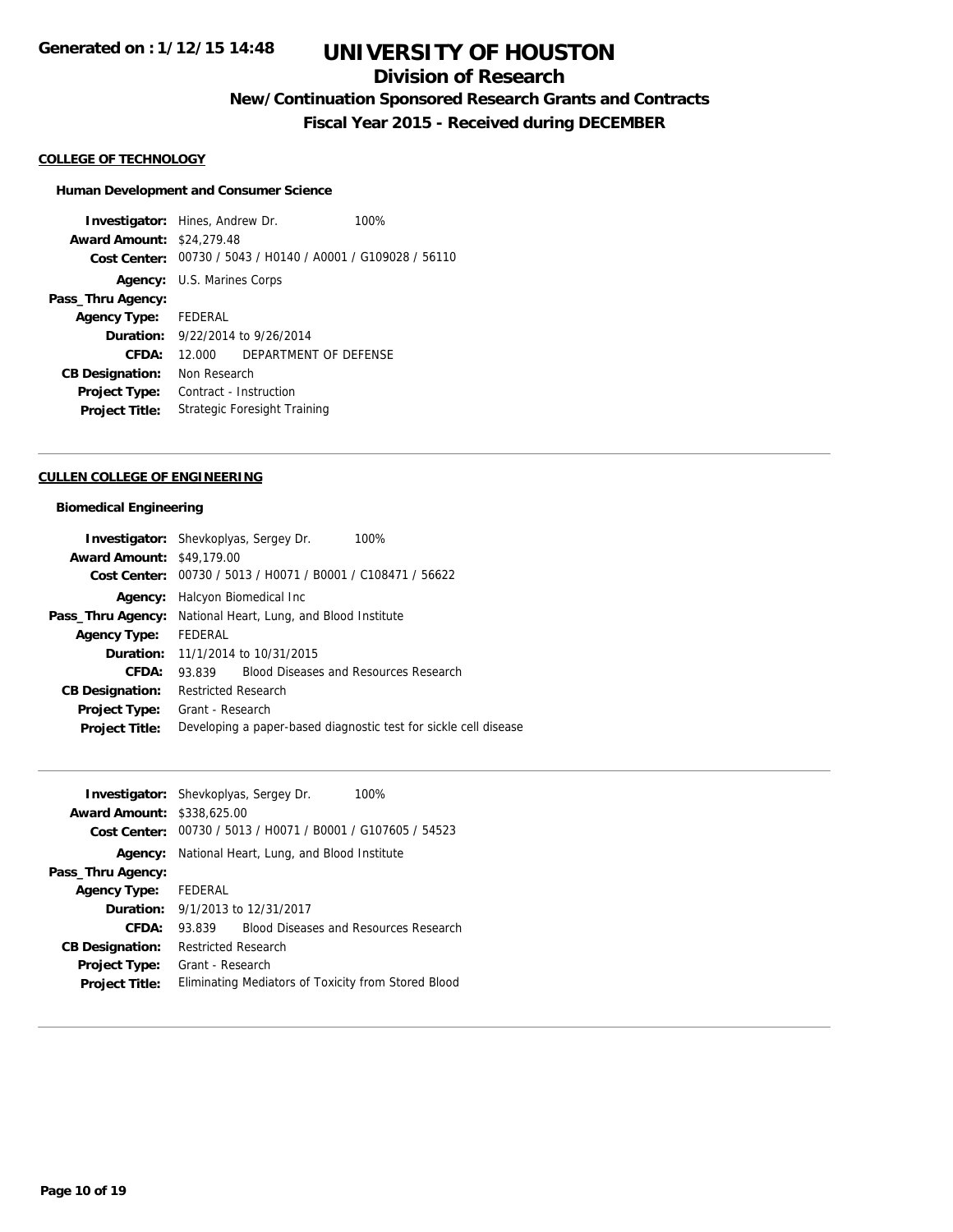### **Division of Research**

## **New/Continuation Sponsored Research Grants and Contracts**

**Fiscal Year 2015 - Received during DECEMBER**

#### **CULLEN COLLEGE OF ENGINEERING**

#### **Chemical Engineering**

**Investigator:** Krishnamoorti, Ramanan Dr. 100% **Award Amount:** \$160,000.00 **Cost Center:** 00730 / 5022 / H0067 / B0001 / C109426 / 56563 **Agency:** ExxonMobil Chemical Company **Pass\_Thru Agency: Agency Type:** PROFIT **Duration:** 12/1/2014 to 11/30/2016 **CFDA: CB Designation:** Restricted Research **Project Type:** Contract - Research **Project Title:** Surface Roughness of Santoprene Elastomer

|                                  | Investigator: Balakotaiah, Vemuri Dr.<br>100%                                                      |
|----------------------------------|----------------------------------------------------------------------------------------------------|
| <b>Award Amount: \$50,000.00</b> |                                                                                                    |
|                                  | Cost Center: 00730 / 5013 / H0067 / B0001 / G106992 / 54688                                        |
|                                  | <b>Agency:</b> NASA - National Aeronautics and Space Administration - Glenn Research Center        |
| Pass_Thru Agency:                |                                                                                                    |
| <b>Agency Type:</b>              | FEDERAL                                                                                            |
|                                  | <b>Duration:</b> 3/1/2014 to 2/28/2017                                                             |
| <b>CFDA:</b>                     | 43.007 Space Operations                                                                            |
| <b>CB Designation:</b>           | <b>Restricted Research</b>                                                                         |
| <b>Project Type:</b>             | Grant - Research                                                                                   |
| <b>Project Title:</b>            | Modeling and Experimental Studies on Gas-Liquid Two-Phase Flow through Packed Beds in Microgravity |
|                                  |                                                                                                    |

| <b>Investigator:</b> Vekilov, Peter Dr. |                            |                                                             | 50%                                                      |
|-----------------------------------------|----------------------------|-------------------------------------------------------------|----------------------------------------------------------|
| <b>Award Amount: \$94,999.50</b>        |                            |                                                             |                                                          |
|                                         |                            | Cost Center: 00730 / 5013 / H0107 / B0001 / G105354 / 52177 |                                                          |
| Agency:                                 |                            | National Science Foundation                                 |                                                          |
| Pass_Thru Agency:                       |                            |                                                             |                                                          |
| <b>Agency Type:</b>                     | FEDERAL                    |                                                             |                                                          |
|                                         |                            | <b>Duration:</b> 12/1/2012 to 11/30/2015                    |                                                          |
| CFDA:                                   | 47.074                     | <b>Biological Sciences</b>                                  |                                                          |
| <b>CB Designation:</b>                  | <b>Restricted Research</b> |                                                             |                                                          |
| <b>Project Type:</b>                    | Grant - Research           |                                                             |                                                          |
| <b>Project Title:</b>                   |                            |                                                             | Kinetically stabilized mesoscopic aggregates of proteins |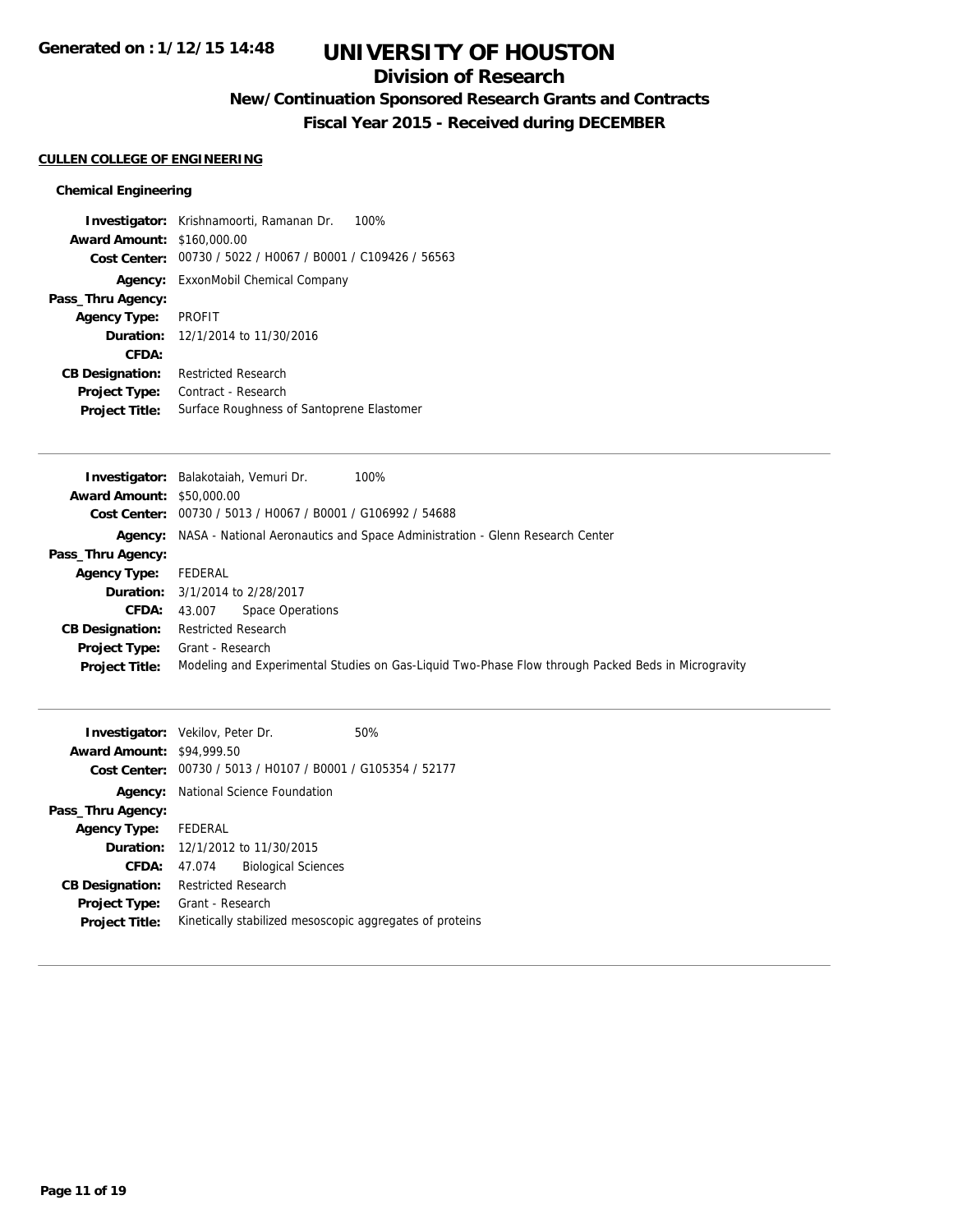### **Division of Research**

## **New/Continuation Sponsored Research Grants and Contracts**

**Fiscal Year 2015 - Received during DECEMBER**

### **CULLEN COLLEGE OF ENGINEERING**

### **Civil Engineering**

| <b>Investigator:</b> Shrestha, Ramesh Dr.                   | 60%                                                               |
|-------------------------------------------------------------|-------------------------------------------------------------------|
| <b>Award Amount: \$146,887.20</b>                           |                                                                   |
| Cost Center: 00730 / 5013 / H0068 / B0001 / G107326 / 54158 |                                                                   |
| <b>Agency:</b> University of California - Berkeley          |                                                                   |
| <b>Pass_Thru Agency:</b> U.S. Department of Agriculture     |                                                                   |
| FEDERAL                                                     |                                                                   |
| <b>Duration:</b> 8/14/2013 to 7/31/2015                     |                                                                   |
| 10.001                                                      | Agricultural Research - Basic and Applied Research                |
| <b>Restricted Research</b>                                  |                                                                   |
| Grant - Research                                            |                                                                   |
|                                                             | Full Waveform and Discrete LiDAR Mapping of Tahoe National Forest |
|                                                             |                                                                   |

| <b>Investigator:</b> Glennie, Craig Dr.                 |                            |                                                             | 20%                                                               |
|---------------------------------------------------------|----------------------------|-------------------------------------------------------------|-------------------------------------------------------------------|
| <b>Award Amount: \$48,962.40</b>                        |                            |                                                             |                                                                   |
|                                                         |                            | Cost Center: 00730 / 5013 / H0068 / B0001 / G107326 / 54158 |                                                                   |
|                                                         |                            | <b>Agency:</b> University of California - Berkeley          |                                                                   |
| <b>Pass_Thru Agency:</b> U.S. Department of Agriculture |                            |                                                             |                                                                   |
| <b>Agency Type:</b>                                     | FEDERAL                    |                                                             |                                                                   |
|                                                         |                            | <b>Duration:</b> 8/14/2013 to 7/31/2015                     |                                                                   |
| <b>CFDA:</b>                                            | 10.001                     |                                                             | Agricultural Research - Basic and Applied Research                |
| <b>CB Designation:</b>                                  | <b>Restricted Research</b> |                                                             |                                                                   |
| <b>Project Type:</b>                                    | Grant - Research           |                                                             |                                                                   |
| <b>Project Title:</b>                                   |                            |                                                             | Full Waveform and Discrete LiDAR Mapping of Tahoe National Forest |
|                                                         |                            |                                                             |                                                                   |

| <b>Award Amount: \$48,962.40</b> | <b>Investigator:</b> Carter, William Dr.                    | 20%                                                               |  |
|----------------------------------|-------------------------------------------------------------|-------------------------------------------------------------------|--|
|                                  |                                                             |                                                                   |  |
|                                  | Cost Center: 00730 / 5013 / H0068 / B0001 / G107326 / 54158 |                                                                   |  |
|                                  | <b>Agency:</b> University of California - Berkeley          |                                                                   |  |
|                                  | Pass_Thru Agency: U.S. Department of Agriculture            |                                                                   |  |
| <b>Agency Type:</b>              | FEDERAL                                                     |                                                                   |  |
|                                  | <b>Duration:</b> 8/14/2013 to 7/31/2015                     |                                                                   |  |
| <b>CFDA:</b>                     | 10.001                                                      | Agricultural Research - Basic and Applied Research                |  |
| <b>CB Designation:</b>           | <b>Restricted Research</b>                                  |                                                                   |  |
| <b>Project Type:</b>             | Grant - Research                                            |                                                                   |  |
| <b>Project Title:</b>            |                                                             | Full Waveform and Discrete LiDAR Mapping of Tahoe National Forest |  |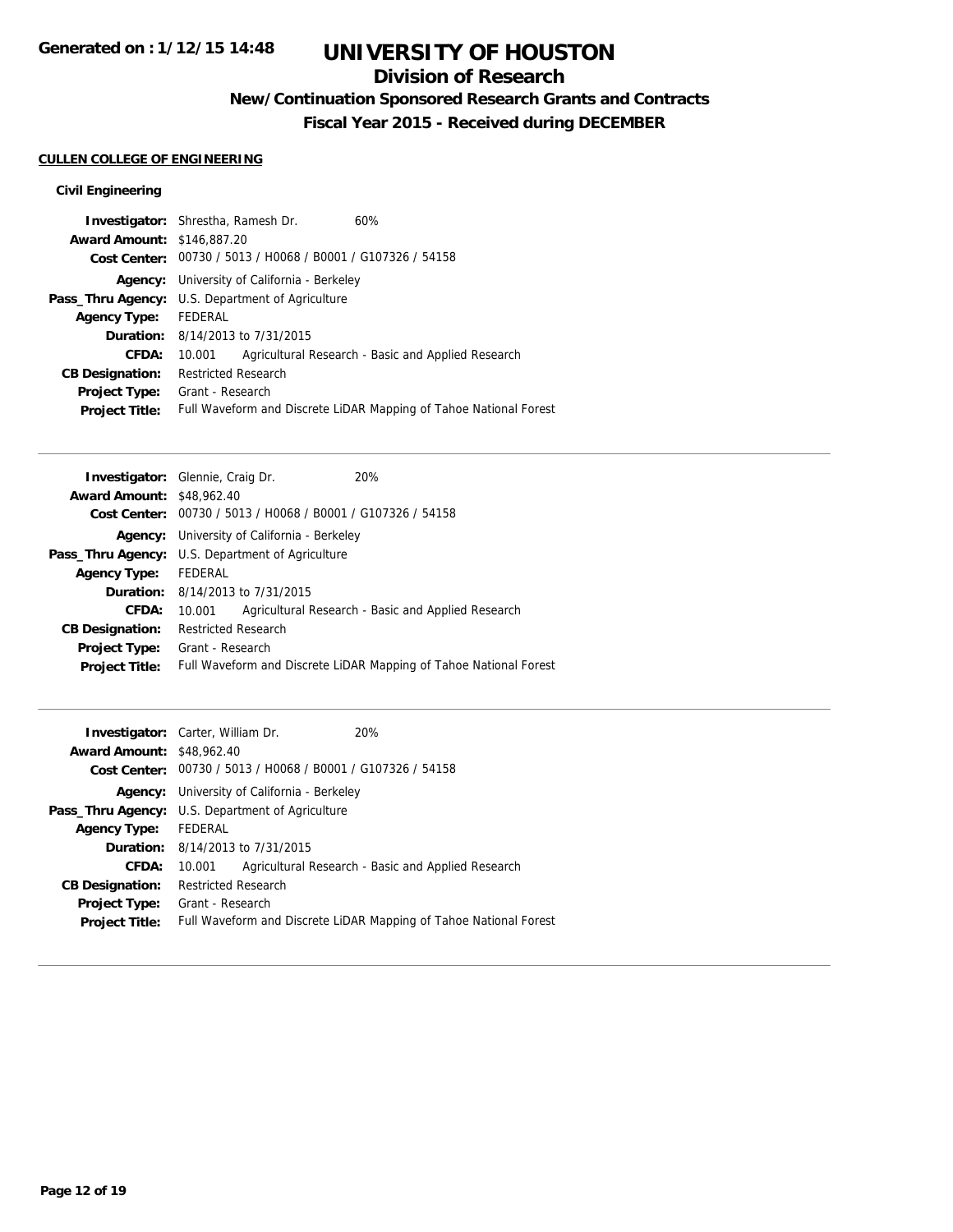### **Division of Research**

## **New/Continuation Sponsored Research Grants and Contracts**

**Fiscal Year 2015 - Received during DECEMBER**

### **CULLEN COLLEGE OF ENGINEERING**

### **Civil Engineering**

|                                  | Investigator: Belarbi, Abdeldjelil Dr.                      | 25% |
|----------------------------------|-------------------------------------------------------------|-----|
| <b>Award Amount: \$26,314.50</b> |                                                             |     |
|                                  | Cost Center: 00730 / 5016 / H0068 / B0001 / G109042 / 56133 |     |
|                                  | <b>Agency:</b> Texas Department of Transportation           |     |
| Pass_Thru Agency:                |                                                             |     |
| Agency Type: STATE               |                                                             |     |
|                                  | <b>Duration:</b> 9/1/2014 to 8/31/2015                      |     |
| CFDA:                            |                                                             |     |
| <b>CB Designation:</b>           | <b>Restricted Research</b>                                  |     |
| Project Type:                    | Grant - Research                                            |     |
| <b>Project Title:</b>            | Repair Systems for Deteriorated Bridge Piles                |     |

|                        | <b>Investigator:</b> Vipulanandan, Cumaraswamy Di25% |
|------------------------|------------------------------------------------------|
| <b>Award Amount:</b>   | \$26,314.50                                          |
| Cost Center:           | 00730 / 5016 / H0068 / B0001 / G109042 / 56133       |
|                        | Agency: Texas Department of Transportation           |
| Pass_Thru Agency:      |                                                      |
| <b>Agency Type:</b>    | <b>STATE</b>                                         |
|                        | <b>Duration:</b> $9/1/2014$ to $8/31/2015$           |
| CFDA:                  |                                                      |
| <b>CB Designation:</b> | <b>Restricted Research</b>                           |
| <b>Project Type:</b>   | Grant - Research                                     |
| <b>Project Title:</b>  | Repair Systems for Deteriorated Bridge Piles         |
|                        |                                                      |

|                                  | 20%<br><b>Investigator:</b> Carter, William Dr.                                                                          |
|----------------------------------|--------------------------------------------------------------------------------------------------------------------------|
| <b>Award Amount: \$17,207.40</b> |                                                                                                                          |
|                                  | Cost Center: 00730 / 5013 / H0068 / B0001 / G106637 / 53710                                                              |
|                                  | <b>Agency:</b> National Science Foundation                                                                               |
| Pass_Thru Agency:                |                                                                                                                          |
| <b>Agency Type:</b>              | FEDERAL                                                                                                                  |
|                                  | <b>Duration:</b> 8/1/2013 to 7/31/2018                                                                                   |
| <b>CFDA:</b>                     | Geosciences<br>47.050                                                                                                    |
| <b>CB Designation:</b>           | Restricted Research                                                                                                      |
| <b>Project Type:</b>             | Grant - Research                                                                                                         |
| <b>Project Title:</b>            | Collaborative Research: Facility Support to Renew Operation of the National Center for Airborne Laser Mapping<br>(NCALM) |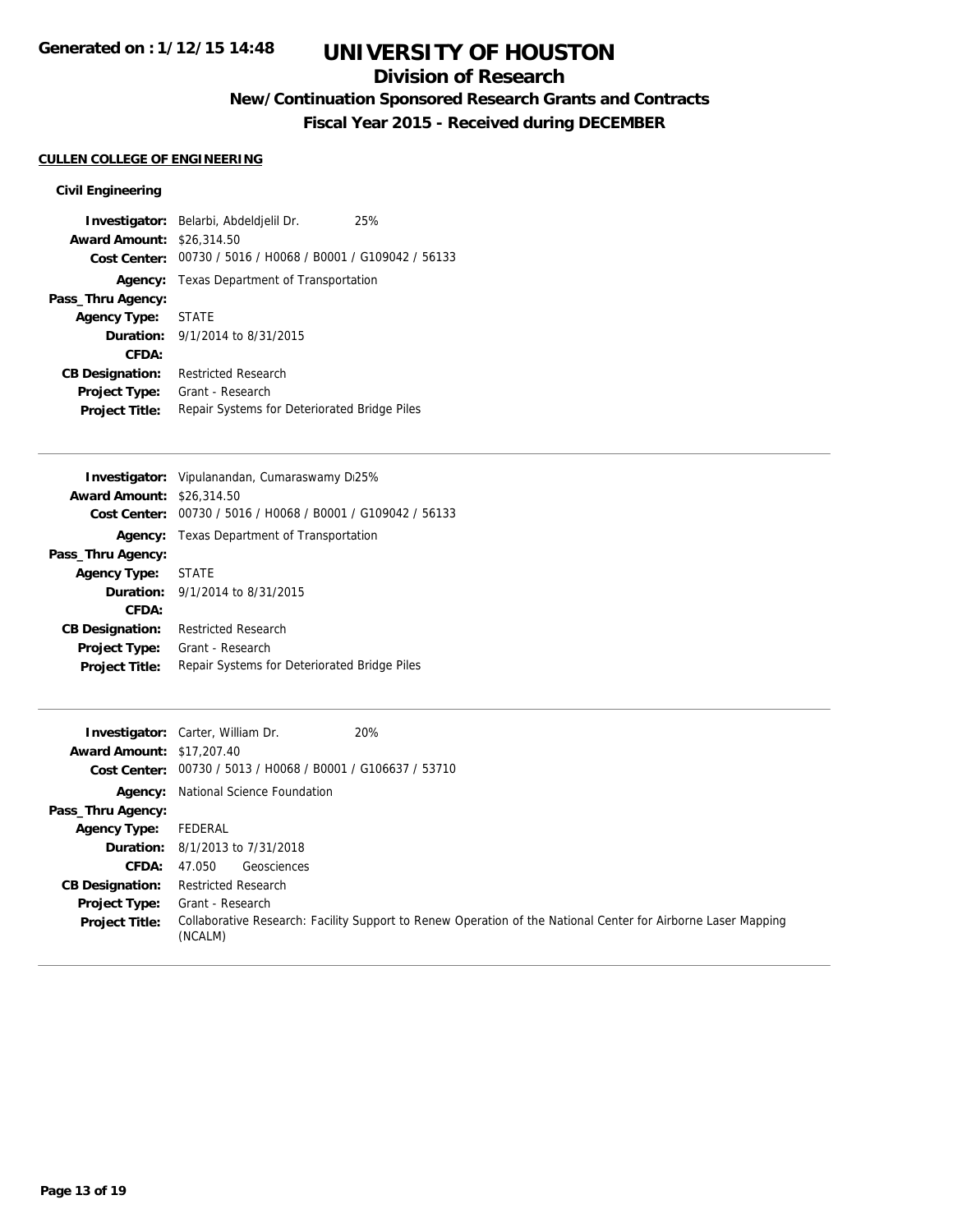### **Division of Research**

## **New/Continuation Sponsored Research Grants and Contracts**

**Fiscal Year 2015 - Received during DECEMBER**

### **CULLEN COLLEGE OF ENGINEERING**

### **Civil Engineering**

|                                  | 20%<br><b>Investigator:</b> Glennie, Craig Dr.                                                                           |
|----------------------------------|--------------------------------------------------------------------------------------------------------------------------|
| <b>Award Amount: \$17,207.40</b> | Cost Center: 00730 / 5013 / H0068 / B0001 / G106637 / 53710                                                              |
|                                  | <b>Agency:</b> National Science Foundation                                                                               |
| Pass_Thru Agency:                |                                                                                                                          |
| <b>Agency Type:</b>              | <b>FEDERAL</b>                                                                                                           |
| Duration:                        | 8/1/2013 to 7/31/2018                                                                                                    |
| <b>CFDA:</b>                     | 47.050<br>Geosciences                                                                                                    |
| <b>CB Designation:</b>           | <b>Restricted Research</b>                                                                                               |
| <b>Project Type:</b>             | Grant - Research                                                                                                         |
| <b>Project Title:</b>            | Collaborative Research: Facility Support to Renew Operation of the National Center for Airborne Laser Mapping<br>(NCALM) |
|                                  | 60%<br>Investigator: Shrestha, Ramesh Dr.                                                                                |
| <b>Award Amount: \$51,622.20</b> |                                                                                                                          |
|                                  | Cost Center: 00730 / 5013 / H0068 / B0001 / G106637 / 53710                                                              |
|                                  | <b>Agency:</b> National Science Foundation                                                                               |
| Pass_Thru Agency:                |                                                                                                                          |
| <b>Agency Type:</b>              | <b>FEDERAL</b>                                                                                                           |
|                                  | <b>Duration:</b> 8/1/2013 to 7/31/2018                                                                                   |
| <b>CFDA:</b>                     | 47.050<br>Geosciences                                                                                                    |
| <b>CB Designation:</b>           | <b>Restricted Research</b>                                                                                               |
| <b>Project Type:</b>             | Grant - Research                                                                                                         |
| <b>Project Title:</b>            | Collaborative Research: Facility Support to Renew Operation of the National Center for Airborne Laser Mapping<br>(NCALM) |
|                                  | Investigator: Lee, Hyongki Dr.<br>100%                                                                                   |
| <b>Award Amount: \$48,194.00</b> |                                                                                                                          |
|                                  | Cost Center: 00730 / 5013 / H0068 / B0001 / G106490 / 54168                                                              |
|                                  | Agency: Ohio State University                                                                                            |
| Pass_Thru Agency:                | NASA - National Aeronautics and Space Administration - Goddard Space Flight Center                                       |
| <b>Agency Type:</b>              | <b>FEDERAL</b>                                                                                                           |
| Duration:                        | 9/5/2013 to 9/3/2015                                                                                                     |
| <b>CFDA:</b>                     | 43.001<br>Aerospace Education Services Program                                                                           |
| <b>CB Designation:</b>           | <b>Restricted Research</b>                                                                                               |
| Project Type:                    | Grant - Research                                                                                                         |
| <b>Project Title:</b>            | Improved Quantification of Global Mountain Glacier Mass Balance Estimate                                                 |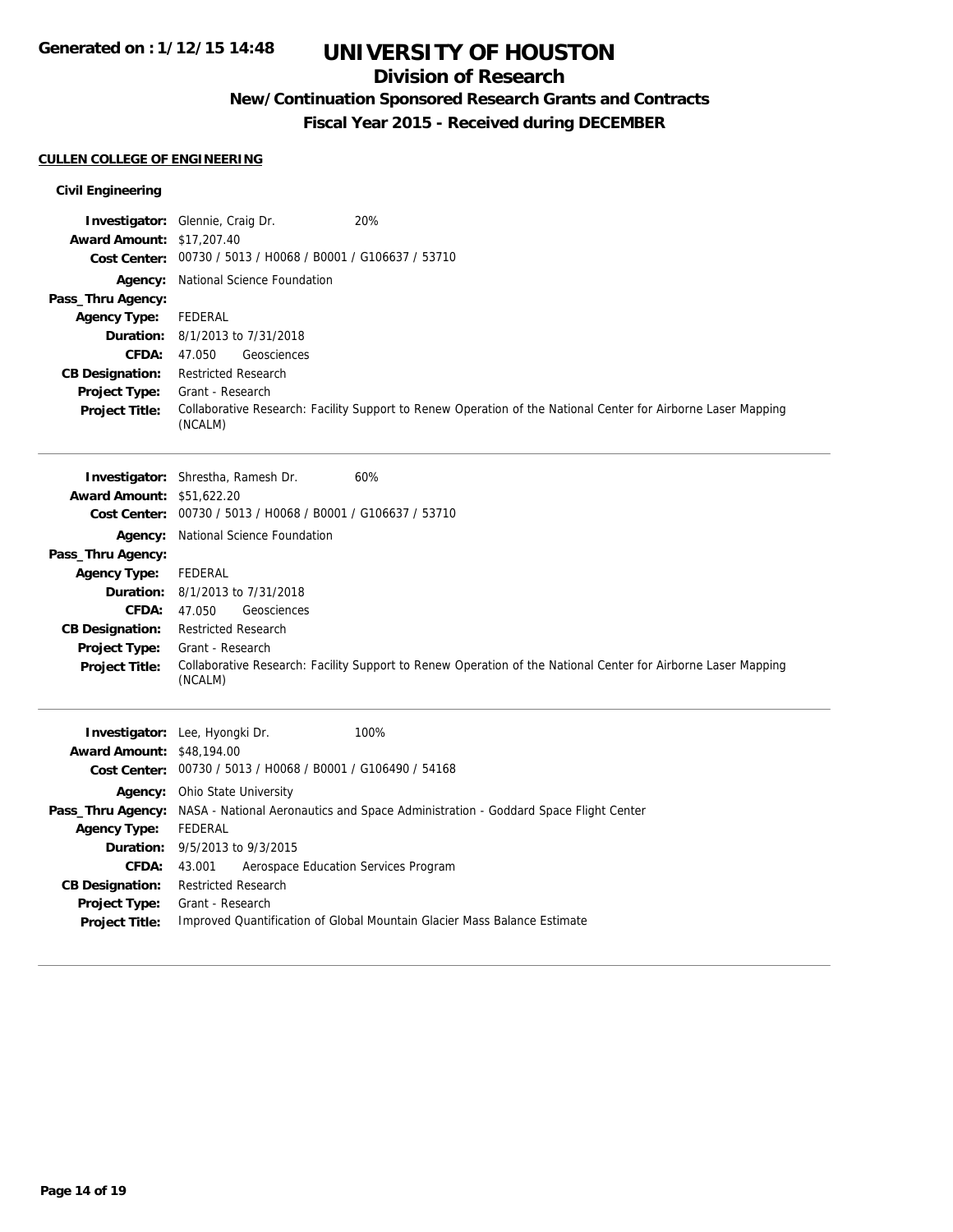### **Division of Research**

## **New/Continuation Sponsored Research Grants and Contracts**

**Fiscal Year 2015 - Received during DECEMBER**

#### **CULLEN COLLEGE OF ENGINEERING**

#### **Civil Engineering**

**Investigator:** Glennie, Craig Dr. 15% **Award Amount:** \$35,972.55 **Cost Center:** 00730 / 5021 / H0070 / B0001 / G105128 / 51968 **Agency:** Gulf of Mexico Alliance, Inc. **Pass\_Thru Agency: Agency Type:** NON PROFIT **Duration:** 10/1/2012 to 12/31/2015 **CFDA: CB Designation:** Restricted Research **Project Type:** Grant - Research Project Title: Novel sensor system for the early detection and monitoring of offshore oil spills

|                                  | <b>Investigator:</b> Dawood, Mina Dr.          | 50% |
|----------------------------------|------------------------------------------------|-----|
| <b>Award Amount: \$52,629.00</b> |                                                |     |
| Cost Center:                     | 00730 / 5016 / H0068 / B0001 / G109042 / 56133 |     |
| Agency:                          | Texas Department of Transportation             |     |
| Pass_Thru Agency:                |                                                |     |
| Agency Type:                     | <b>STATE</b>                                   |     |
|                                  | <b>Duration:</b> $9/1/2014$ to $8/31/2015$     |     |
| CFDA:                            |                                                |     |
| <b>CB Designation:</b>           | <b>Restricted Research</b>                     |     |
| <b>Project Type:</b>             | Grant - Research                               |     |
| <b>Project Title:</b>            | Repair Systems for Deteriorated Bridge Piles   |     |

#### **Electrical & Computer Engineering**

| <b>Investigator:</b> Han, Zhu Dr. |                                                | 15%                                                                               |
|-----------------------------------|------------------------------------------------|-----------------------------------------------------------------------------------|
| <b>Award Amount: \$35,972.55</b>  |                                                |                                                                                   |
| Cost Center:                      | 00730 / 5021 / H0070 / B0001 / G105128 / 51968 |                                                                                   |
| Agency:                           | Gulf of Mexico Alliance, Inc.                  |                                                                                   |
| Pass_Thru Agency:                 |                                                |                                                                                   |
| <b>Agency Type:</b>               | NON PROFIT                                     |                                                                                   |
|                                   | <b>Duration:</b> 10/1/2012 to 12/31/2015       |                                                                                   |
| CFDA:                             |                                                |                                                                                   |
| <b>CB Designation:</b>            | Restricted Research                            |                                                                                   |
|                                   | <b>Project Type:</b> Grant - Research          |                                                                                   |
| <b>Project Title:</b>             |                                                | Novel sensor system for the early detection and monitoring of offshore oil spills |
|                                   |                                                |                                                                                   |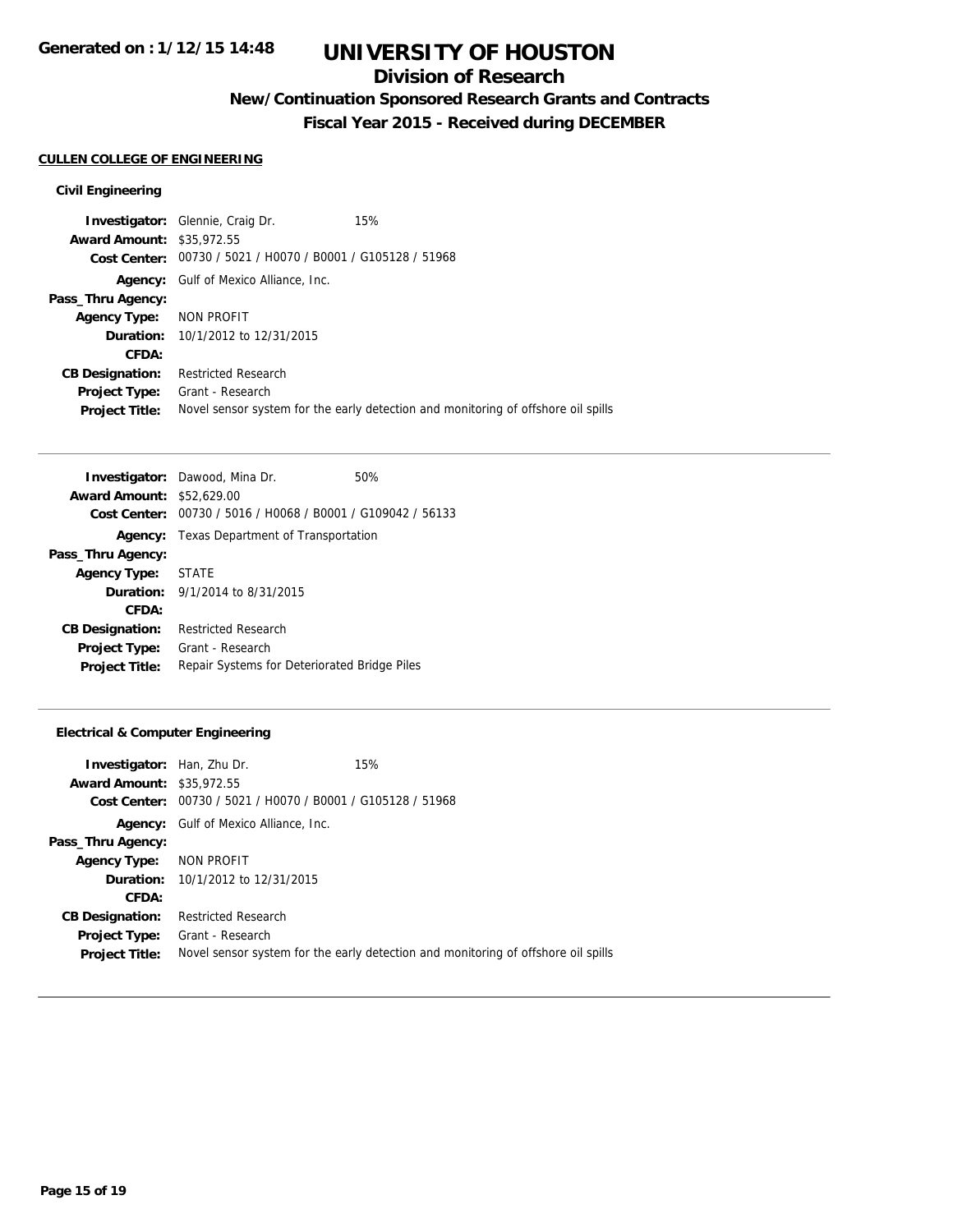### **Division of Research**

## **New/Continuation Sponsored Research Grants and Contracts**

**Fiscal Year 2015 - Received during DECEMBER**

#### **CULLEN COLLEGE OF ENGINEERING**

#### **Electrical & Computer Engineering**

**Investigator:** Shih, Wei-Chuan Dr. 70% **Award Amount:** \$167,871.90 **Cost Center:** 00730 / 5021 / H0070 / B0001 / G105128 / 51968 **Agency:** Gulf of Mexico Alliance, Inc. **Pass\_Thru Agency: Agency Type:** NON PROFIT **Duration:** 10/1/2012 to 12/31/2015 **CFDA: CB Designation:** Restricted Research **Project Type:** Grant - Research Project Title: Novel sensor system for the early detection and monitoring of offshore oil spills

| <b>Investigator:</b> Han, Zhu Dr. |                                                             | 100%                                                                              |
|-----------------------------------|-------------------------------------------------------------|-----------------------------------------------------------------------------------|
| <b>Award Amount: \$38,391.00</b>  |                                                             |                                                                                   |
|                                   | Cost Center: 00730 / 5021 / H0070 / B0001 / G103074 / 52369 |                                                                                   |
|                                   | <b>Agency:</b> Qatar National Research Fund                 |                                                                                   |
| Pass_Thru Agency:                 |                                                             |                                                                                   |
| <b>Agency Type:</b>               | FOUNDATION                                                  |                                                                                   |
|                                   | <b>Duration:</b> 4/1/2012 to 3/31/2015                      |                                                                                   |
| CFDA:                             |                                                             |                                                                                   |
| <b>CB Designation:</b>            | Restricted Research                                         |                                                                                   |
| <b>Project Type:</b>              | Grant - Research                                            |                                                                                   |
| <b>Project Title:</b>             |                                                             | A Context Aware Framework for Optimized Network Management in 4G Wireless Systems |
|                                   |                                                             |                                                                                   |

#### **Industrial Engineering**

|                                 | 100%<br><b>Investigator:</b> Lim, Gino Jinho Dr.                                                                                                   |
|---------------------------------|----------------------------------------------------------------------------------------------------------------------------------------------------|
| <b>Award Amount: \$4,757.00</b> |                                                                                                                                                    |
|                                 | Cost Center: 00730 / 5016 / H0072 / B0100 / G105789 / 52052                                                                                        |
|                                 | <b>Agency:</b> University of Texas MD Anderson Cancer Center                                                                                       |
| Pass_Thru Agency:               |                                                                                                                                                    |
| <b>Agency Type:</b>             | <b>STATE</b>                                                                                                                                       |
|                                 | <b>Duration:</b> 9/1/2012 to 8/31/2015                                                                                                             |
| CFDA:                           |                                                                                                                                                    |
| <b>CB Designation:</b>          | <b>Restricted Research</b>                                                                                                                         |
| <b>Project Type:</b>            | Grant - Research                                                                                                                                   |
| <b>Project Title:</b>           | Four- and Five-Dimensional Robustness Quantification and Adaptive 4D Robust Optimization of Intensity-Modulated<br>Proton Therapy for Lung Cancers |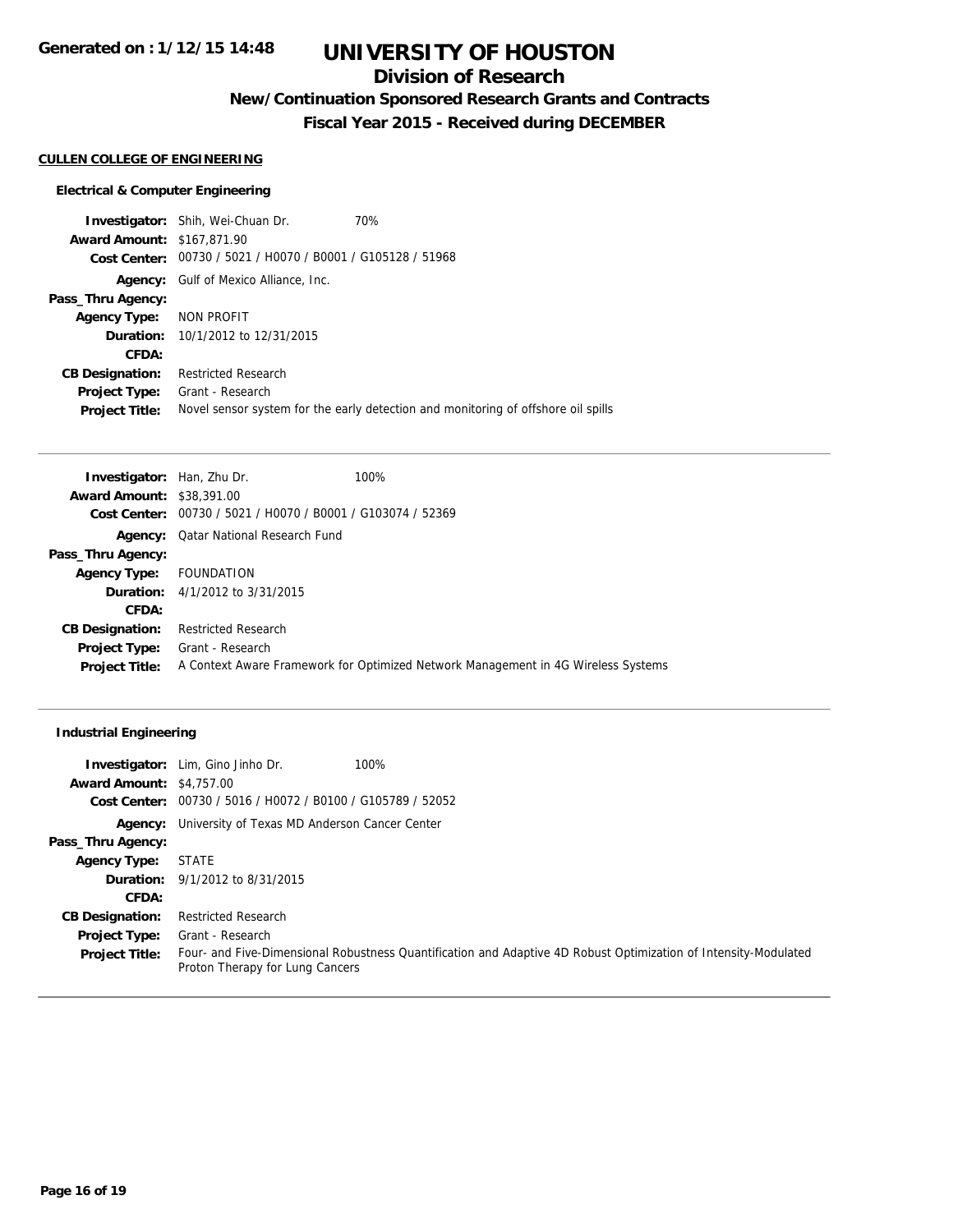## **Division of Research**

**New/Continuation Sponsored Research Grants and Contracts**

**Fiscal Year 2015 - Received during DECEMBER**

### **DIVISION OF RESEARCH**

### **Center for Advanced Computing and Data Systems**

| <b>Investigator:</b> Pinsky, Lawrence S. Dr. |                                                             |  | 25%                                                                               |  |
|----------------------------------------------|-------------------------------------------------------------|--|-----------------------------------------------------------------------------------|--|
| <b>Award Amount: \$120,250.00</b>            |                                                             |  |                                                                                   |  |
|                                              | Cost Center: 00730 / 5013 / H0112 / B0001 / G107154 / 54314 |  |                                                                                   |  |
|                                              | <b>Agency:</b> U.S. Department of Energy                    |  |                                                                                   |  |
| Pass_Thru Agency:                            |                                                             |  |                                                                                   |  |
| <b>Agency Type:</b>                          | FEDERAL                                                     |  |                                                                                   |  |
|                                              | <b>Duration:</b> 11/15/2013 to 11/14/2015                   |  |                                                                                   |  |
| <b>CFDA:</b>                                 | 81.049                                                      |  | Office of Energy Research Financial Assistance Program                            |  |
| <b>CB Designation:</b>                       | <b>Restricted Research</b>                                  |  |                                                                                   |  |
| Project Type:                                | Grant - Research                                            |  |                                                                                   |  |
| <b>Project Title:</b>                        |                                                             |  | Selected Problems in Relativistic Heavy Ion Physics in ALICE at the LHC - Renewal |  |
|                                              |                                                             |  |                                                                                   |  |

|                                   | Investigator: Pinsky, Lawrence S. Dr.<br>50%                                                                 |  |  |  |
|-----------------------------------|--------------------------------------------------------------------------------------------------------------|--|--|--|
| <b>Award Amount: \$242,783.00</b> |                                                                                                              |  |  |  |
|                                   | Cost Center: 00730 / 5043 / H0112 / B0001 / G104670 / 50110                                                  |  |  |  |
|                                   | <b>Agency:</b> Wyle Science Technology and Engineering Group                                                 |  |  |  |
|                                   | <b>Pass_Thru Agency:</b> NASA - National Aeronautics and Space Administration - Marshall Space Flight Center |  |  |  |
| <b>Agency Type:</b>               | FEDERAL                                                                                                      |  |  |  |
|                                   | <b>Duration:</b> 11/28/2011 to 4/30/2015                                                                     |  |  |  |
| CFDA:                             | National Aeronautics and Space Administration<br>43.000                                                      |  |  |  |
| <b>CB Designation:</b>            | <b>Restricted Research</b>                                                                                   |  |  |  |
| <b>Project Type:</b>              | Contract - Research                                                                                          |  |  |  |
| <b>Project Title:</b>             | Medipix 3 Collaboration and support for on orbit technology development and demonstration                    |  |  |  |
|                                   |                                                                                                              |  |  |  |

|                                  | <b>Investigator:</b> Chapman, Barbara M. Dr.<br>50%         |  |
|----------------------------------|-------------------------------------------------------------|--|
| <b>Award Amount: \$70,000.00</b> |                                                             |  |
|                                  | Cost Center: 00730 / 5021 / H0246 / B0001 / G106248 / 53943 |  |
|                                  | <b>Agency:</b> UT-Battelle, LLC                             |  |
| Pass_Thru Agency:                |                                                             |  |
| Agency Type: NON PROFIT          |                                                             |  |
|                                  | Duration: 11/1/2012 to 12/31/2014                           |  |
| CFDA:                            |                                                             |  |
| <b>CB Designation:</b>           | <b>Restricted Research</b>                                  |  |
| <b>Project Type:</b>             | Contract - Research                                         |  |
| <b>Project Title:</b>            | OpenSHMEM Support                                           |  |
|                                  |                                                             |  |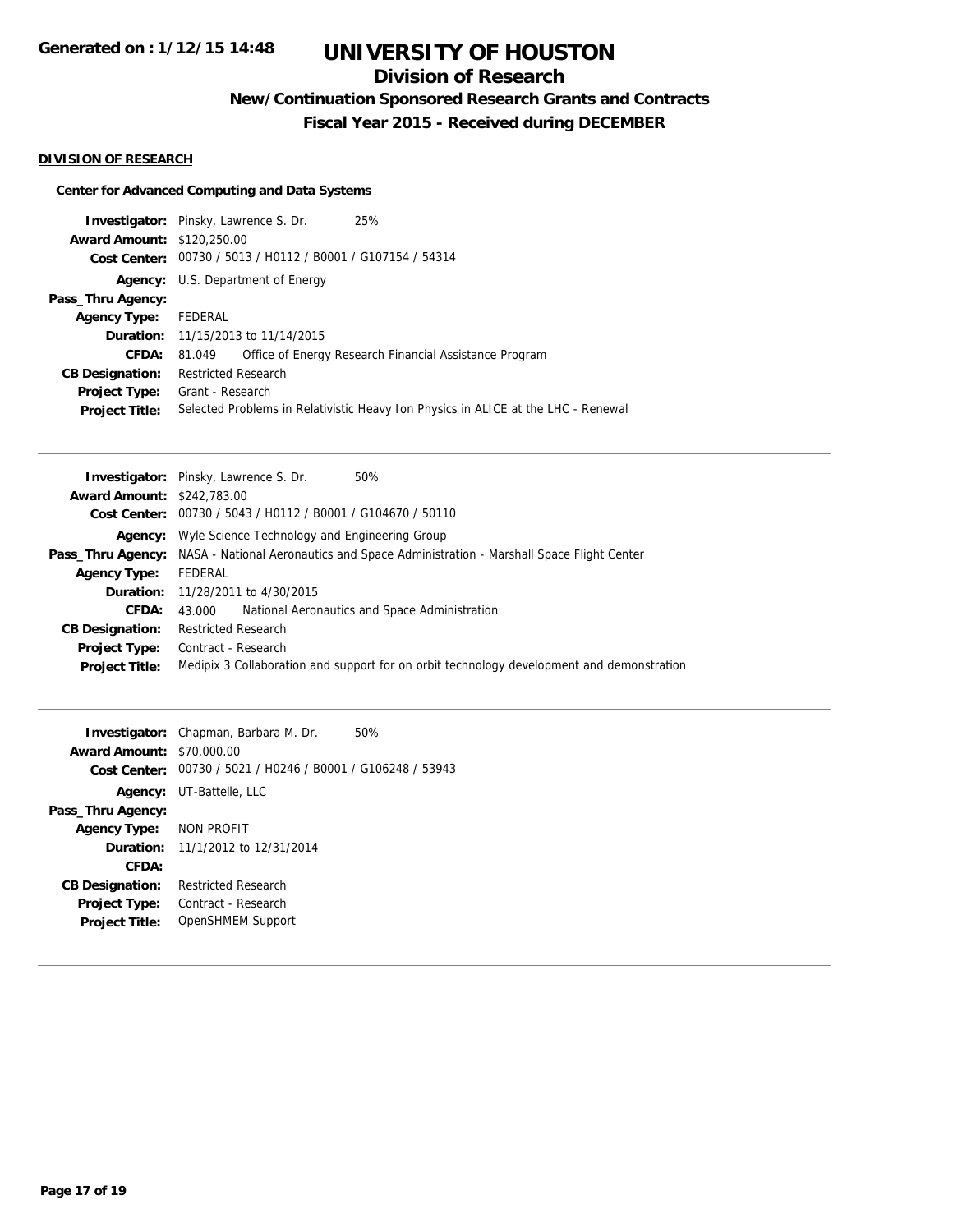### **Division of Research**

**New/Continuation Sponsored Research Grants and Contracts**

**Fiscal Year 2015 - Received during DECEMBER**

### **DIVISION OF RESEARCH**

#### **Division of Research**

|                                  | <b>Investigator:</b> Colbert-Delcour, Anne Dr.<br>100%      |  |  |
|----------------------------------|-------------------------------------------------------------|--|--|
| <b>Award Amount: \$55,000.00</b> |                                                             |  |  |
|                                  | Cost Center: 00730 / 5013 / H0233 / H0001 / G101855 / 49283 |  |  |
|                                  | <b>Agency:</b> National Science Foundation                  |  |  |
| Pass_Thru Agency:                |                                                             |  |  |
| Agency Type: FEDERAL             |                                                             |  |  |
|                                  | <b>Duration:</b> 7/15/2011 to 6/30/2016                     |  |  |
| CFDA:                            | <b>Education and Human Resources</b><br>47 076              |  |  |
| <b>CB Designation:</b>           | Non Research                                                |  |  |
| <b>Project Type:</b>             | Grant - Scholarship/Fellowship                              |  |  |
| <b>Project Title:</b>            | Graduate Research Fellowship Program-Master                 |  |  |

### **TcSUH**

| <b>Investigator:</b> Lee, T. Randall Dr. |                                                             |                                           | 40% |
|------------------------------------------|-------------------------------------------------------------|-------------------------------------------|-----|
| <b>Award Amount: \$168,000.00</b>        |                                                             |                                           |     |
|                                          | Cost Center: 00730 / 5013 / H0107 / B0001 / G107706 / 56507 |                                           |     |
|                                          | <b>Agency:</b> National Science Foundation                  |                                           |     |
| Pass_Thru Agency:                        |                                                             |                                           |     |
| Agency Type: FEDERAL                     |                                                             |                                           |     |
|                                          |                                                             | <b>Duration:</b> 11/15/2014 to 10/31/2017 |     |
| CFDA:                                    | 47.049                                                      | Mathematical and Physical Sciences        |     |
| <b>CB Designation:</b>                   | <b>Restricted Research</b>                                  |                                           |     |
| <b>Project Type:</b>                     | Grant - Research                                            |                                           |     |
| <b>Project Title:</b>                    |                                                             | Stable But Conflicted Interfaces          |     |